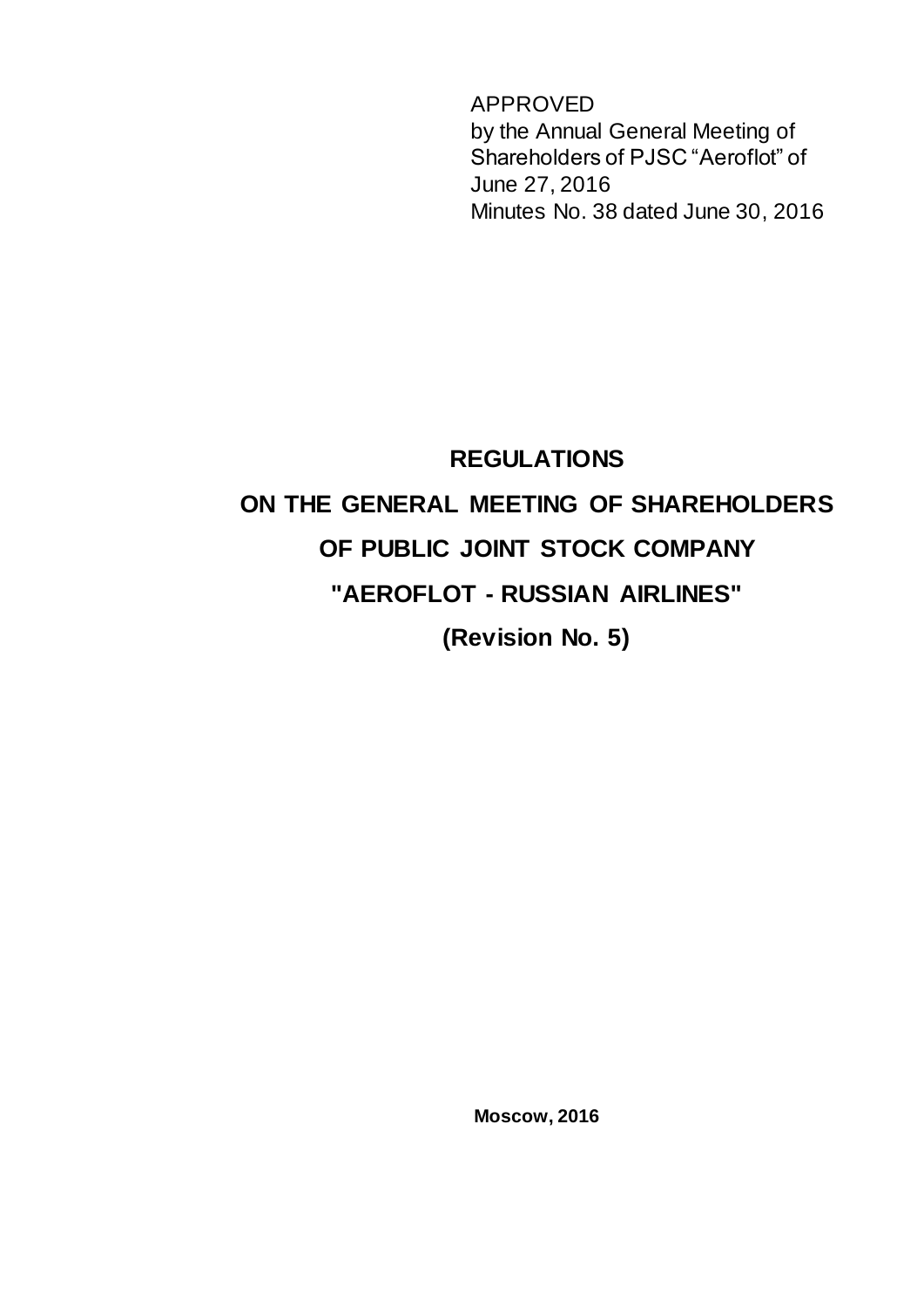# **Contents**

| Article 1.                                                                            |                                                                                  |     |
|---------------------------------------------------------------------------------------|----------------------------------------------------------------------------------|-----|
| Article 2.                                                                            |                                                                                  |     |
| Article 3.                                                                            |                                                                                  |     |
| Article 4.                                                                            |                                                                                  |     |
| Article 5.                                                                            |                                                                                  |     |
| Article 6.                                                                            |                                                                                  |     |
|                                                                                       |                                                                                  |     |
|                                                                                       |                                                                                  |     |
|                                                                                       |                                                                                  |     |
|                                                                                       |                                                                                  |     |
|                                                                                       | Article 11. General Meeting Held as a Physical Meeting (collective attendance of |     |
|                                                                                       |                                                                                  | .21 |
|                                                                                       |                                                                                  |     |
| Article 13. Resolutions of the General Meeting Passed by Absentee Voting (by Poll) 23 |                                                                                  |     |
|                                                                                       |                                                                                  |     |
|                                                                                       |                                                                                  |     |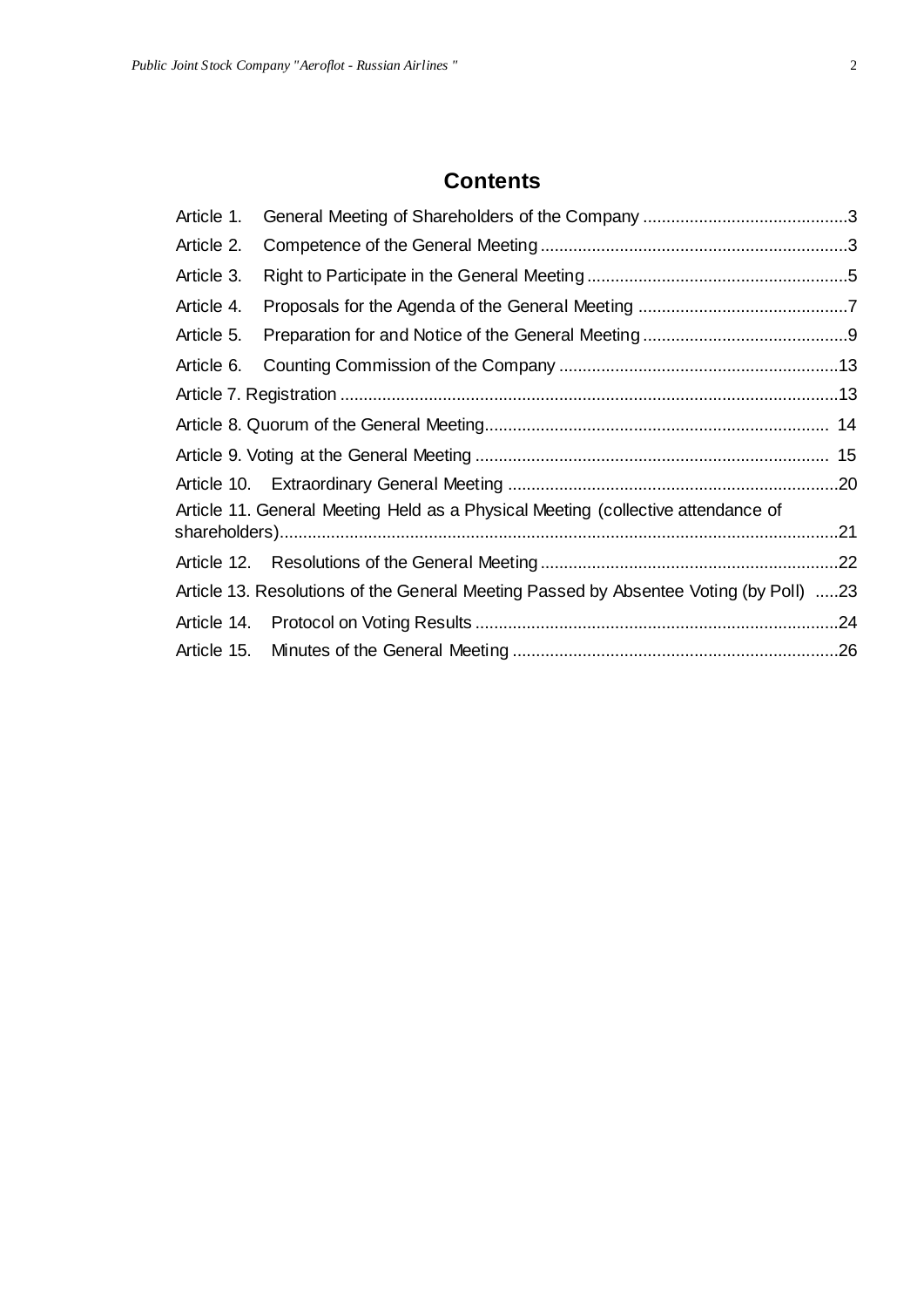These Regulations govern the procedure for preparing, convening and holding a General Meeting of Shareholders of Public Joint Stock Company "Aeroflot-Russian Airlines" (the "Company") and applies to the annual and extraordinary meetings of shareholders (hereinafter also referred to as the "General Meeting").

In the process of preparing for the General Meeting, nominating candidates to the Company's Board of Directors and Audit Commission, proposing items for the agenda of the General Meeting, voting at General Meetings on behalf of the Russian Federation, representatives of the Russian Federation in the Company shall follow the requirements of the laws and regulations of the Russian Federation defining the procedure for appointing representatives of the Russian Federation in governing bodies and audit commissions of open joint stock companies and their activities.

The General Meeting shall be prepared, convened and held in accordance with the Federal Law "On Joint Stock Companies" No 208-FZ of December 26, 1995 (hereinafter referred to as Federal Law "On Joint Stock Companies"), requirements established by the federal executive authority for the securities market, the Articles of Association of the Company and these Regulations.

## **Article 1. General Meeting of Shareholders of the Company**

<span id="page-2-0"></span>1.1. The General Meeting of Shareholders is the supreme governing body of the Company.

1.2. The Company shall hold the General Meeting of Shareholders on an annual basis (the Annual General Meeting).

The Annual General Meeting shall be held not earlier than three months and not later than six months after the end of the Company's reporting year. The business transacted at Annual General Meetings shall include election of the members of the Board of Directors, Audit Commission, appointment of the Company's Auditor, review of the Company's annual report and other documents provided for in Article 2, paragraph 2.1, subparagraph 2.1.10 of these Regulations and paragraph 16.8, subparagraph 10 of the Company's Articles of Association, as well as other matters falling within the competence of the General Meeting of Shareholders.

All General Meetings other than Annual General Meetings shall be deemed to be Extraordinary General Meetings.

1.3. The General Meeting may be held as a physical meeting (collective presence of shareholders to discuss items on the agenda and pass resolutions on matters put to vote) or by absentee voting (by poll).

The Annual General Meeting of the Company can only be held as a physical meeting (collective presence of shareholders).

## **Article 2. Competence of the General Meeting**

<span id="page-2-1"></span>2.1. The following matters shall fall within the competence of the General Meeting of Shareholders: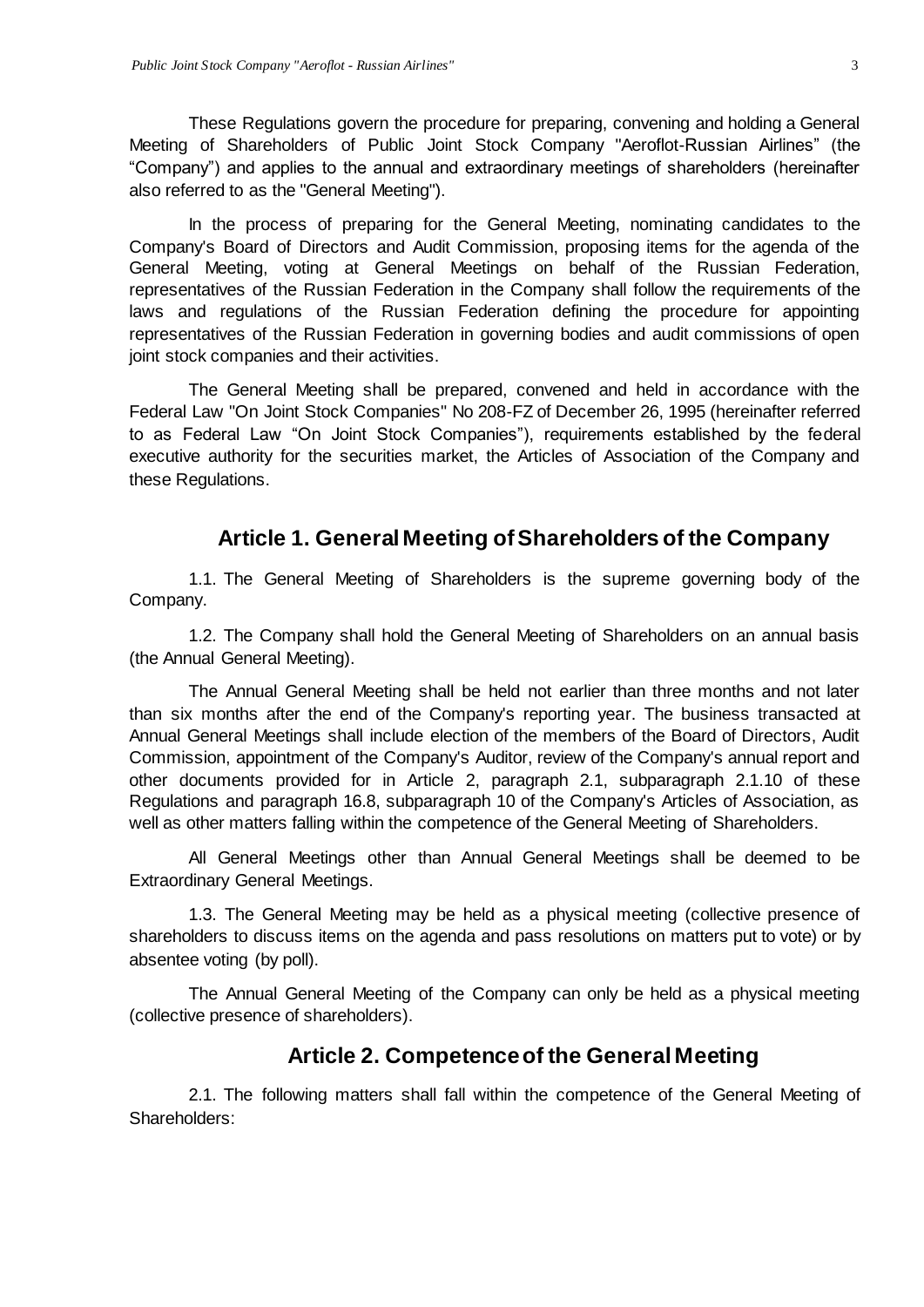2.1.1. Making amendments and additions to the Articles of Association of the Company in cases provided for by the legislation of the Russian Federation or approving a new version of the Company's Articles of Association.

2.1.2. Reorganization of the Company.

2.1.3. Liquidation of the Company, appointment of a liquidation commission and approval of interim and final liquidation balance sheets.

2.1.4. Election of members of the Company's Board of Directors and early termination of their powers.

2.1.5. Determination of the category (type), number and par value of authorized shares and rights attached to them.

2.1.6. Increase of the Company's authorized capital by increasing the par value of the shares or by issuing additional shares in cases stipulated by law and the Articles of Association of the Company.

2.1.7. Decrease of the Company's authorized capital by decreasing the par value of the shares or via acquisition by the Company of a part of its shares to reduce their total number and through cancellation of the shares purchased or redeemed by the Company.

2.1.8. Election of members of the Company's Audit Commission and early termination of their powers.

2.1.9. Approval of the Company's Auditor.

2.1.10. Approval of the annual report, annual financial statements, including profit and loss statements (accounts) of the Company, and distribution of profits (including payment (declaration) of dividends, excluding profits distributed as dividends for the first three, six and nine months of the reporting year) and losses of the Company for the reporting year.

2.1.11. Determining the proceedings of the General Meeting.

2.1.12. Splitting and consolidating shares.

2.1.13. Deciding on approval of interested party transactions in cases provided for in Chapter XI of the Federal Law "On Joint Stock Companies".

2.1.14. Deciding on approval of major transactions in cases provided for in Chapter X of the Federal Law "On Joint Stock Companies".

2.1.15. Purchase by the Company of outstanding shares in cases provided for by the Federal Law "On Joint Stock Companies".

2.1.16. Deciding on the Company's participation in financial industrial groups, associations and other unions of commercial organizations.

2.1.17. Approval of the Regulations on the General Meeting of Shareholders, the Board of Directors, the Executive Board and the Audit Commission of the Company.

2.1.18. Payment (declaration) of dividends for the first three, six and nine months of the reporting year.

2.1.19. Placement of bonds convertible into shares or other equity securities convertible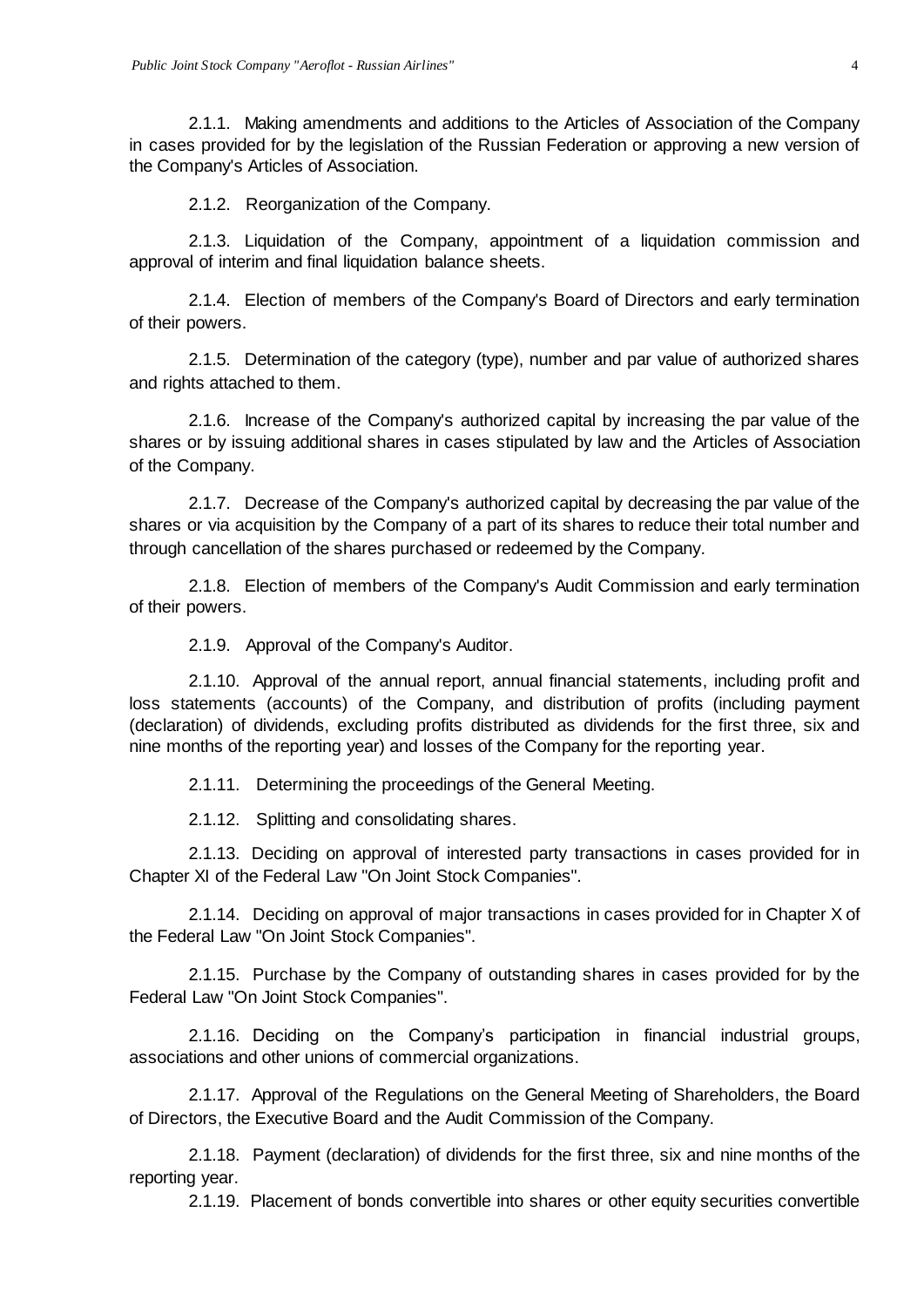into shares.

2.1.20. Approval of the amount of remuneration and compensations payable to members of the Board of Directors and Audit Commission of the Company.

2.1.21. Adoption of a decision to file an application for delisting of the Company's shares and (or) equity securities convertible into shares of the Company;

2.1.22. Resolving other issues as specified in the Federal Law "On Joint Stock Companies".

2.2. Matters falling within the competence of the General Meeting may not be delegated to the Company's Board of Directors or executive body for decision, unless otherwise provided by the Federal Law "On Joint Stock Companies".

2.3. The General Meeting may not take decisions on matters that do not fall within its competence.

2.4. The General Meeting may not decide on matters not listed on the agenda of the meeting or change the agenda.

#### **Article 3. Right to Participate in the General Meeting**

<span id="page-4-0"></span>3.1. Shareholders may exercise their right to participate in the General Meeting either personally or through a proxy.

3.1.1. The shareholder has the right to replace his/her proxy at any time and to attend the General Meeting personally.

3.1.2. A shareholder's proxy shall act at the General Meeting in accordance with the powers provided for by federal laws or regulations established by authorized state or local government agencies, or a written power of attorney. The power of attorney for voting shall contain information about the represented shareholder and the proxy (for individuals: name, details of the identity document (series and/or number of the document, date and place of issue, issuing authority), for legal entities: name, location). The power of attorney for voting shall be issued in accordance with the requirements set forth in Article 185.1, paragraphs 3 and 4 of the Civil Code of the Russian Federation or notarized.

3.1.3. Documents confirming powers of successors and proxies of persons included in the list of persons entitled to participate in the General Meeting (notarized copies thereof) shall be attached to the ballots sent by those persons or shall be submitted to the Counting Commission or to the Registrar acting as the Counting Commission at the time of registration of those persons for participation in the General Meeting.

3.2. The list of persons entitled to participate in the General Meeting shall be prepared on the basis of the data recorded in the Company's Shareholder Register as at the date fixed by the Company's Board of Directors (the record date).

The record date for the General Meeting may not be less than 10 days after the date the decision to hold the General Meeting is made or more than 25 days before the date of the General Meeting, and in the case provided for in paragraph 2, Article 53 of the Federal Law "On Joint Stock Companies", may not be more than 55 days before the date of the General Meeting.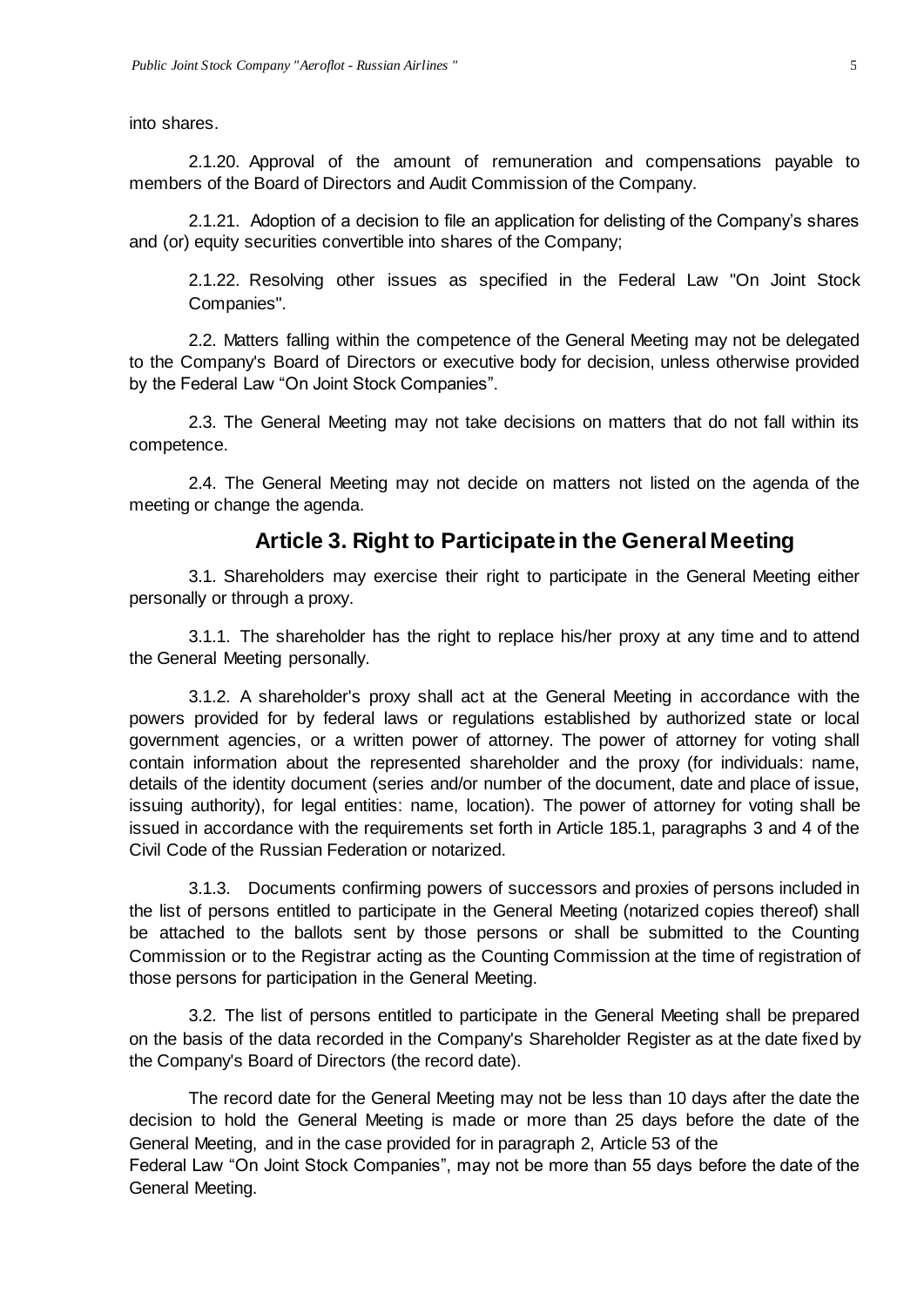In the case of the General Meeting, whose agenda includes an item on the Company's reorganization, the record date for the meeting shall be at least 35 days prior to the meeting.

3.3. For the purpose of drawing up the list of persons entitled to participate in the General Meeting, nominee shareholders shall submit information about the persons on whose behalf they hold the shares as at the record date.

3.4. The list of persons entitled to participate in the General Meeting of Shareholders, except for information on declarations of intent by such persons, shall be made available for familiarization upon request of the person(s) included in the said list and holding at least 1 percent of the votes on any item on the agenda of the General Meeting in the manner specified herein for submission of information (materials) during preparation for the General Meeting.

Furthermore, details enabling the identification of individuals included in that list, other than surname, name and patronymic may be disclosed only with their consent.

3.5. If shares have been transferred after the record date for the list of persons entitled to participate in the General Meeting and prior to the date of the meeting (hereinafter referred to as "shares transferred after the record date"), the transferor included in that list shall issue a power of attorney to the acquirer for voting at the General Meeting or shall vote at the meeting in accordance with the acquirer's instructions. This rule shall also apply to any subsequent share transfers.

When shares transferred after the record date have been transferred to two or more acquirers, the person included in the list of persons entitled to participate in the General Meeting shall vote at the General Meeting according to the instructions of each acquirer of shares and/or issue to each acquirer a power of attorney for voting, indicating the number of shares which may be voted under the power of attorney.

If the instructions of the acquirers coincide, their votes shall be summed up. If the acquirers' instructions in relation to the vote on the same item on the agenda of the General Meeting do not coincide, the person included in the list of persons entitled to participate in the General Meeting shall vote on such item according to the received instructions with the number of votes attached to the shares held by each acquirer.

In case the shares entitled to vote at the General Meeting are in circulation outside the Russian Federation as foreign issuer's securities issued under foreign law and certifying the rights to such shares (depositary securities), the voting on such shares must be carried out only according to the instructions of the owners of depositary securities.

3.6. In case a Company's share is in common equity ownership of several persons, the right to vote at the General Meeting shall be exercised either by one of the owners in common or by their common proxy as they see fit. The powers of any such person must be duly certified.

3.7. As a rule, when the General Meeting is held as a physical meeting, advance registration of participants starting at least 2 days prior to the date of the General Meeting shall be carried out.

The date, venue, time of the General Meeting and the advance registration procedure shall be determined by resolution of the Board of Directors and specified in the Notice of the General Meeting.

3.8. The possibility of presence of guests, mass media representatives at the General Meeting shall be determined by resolution of the Company's Board of Directors.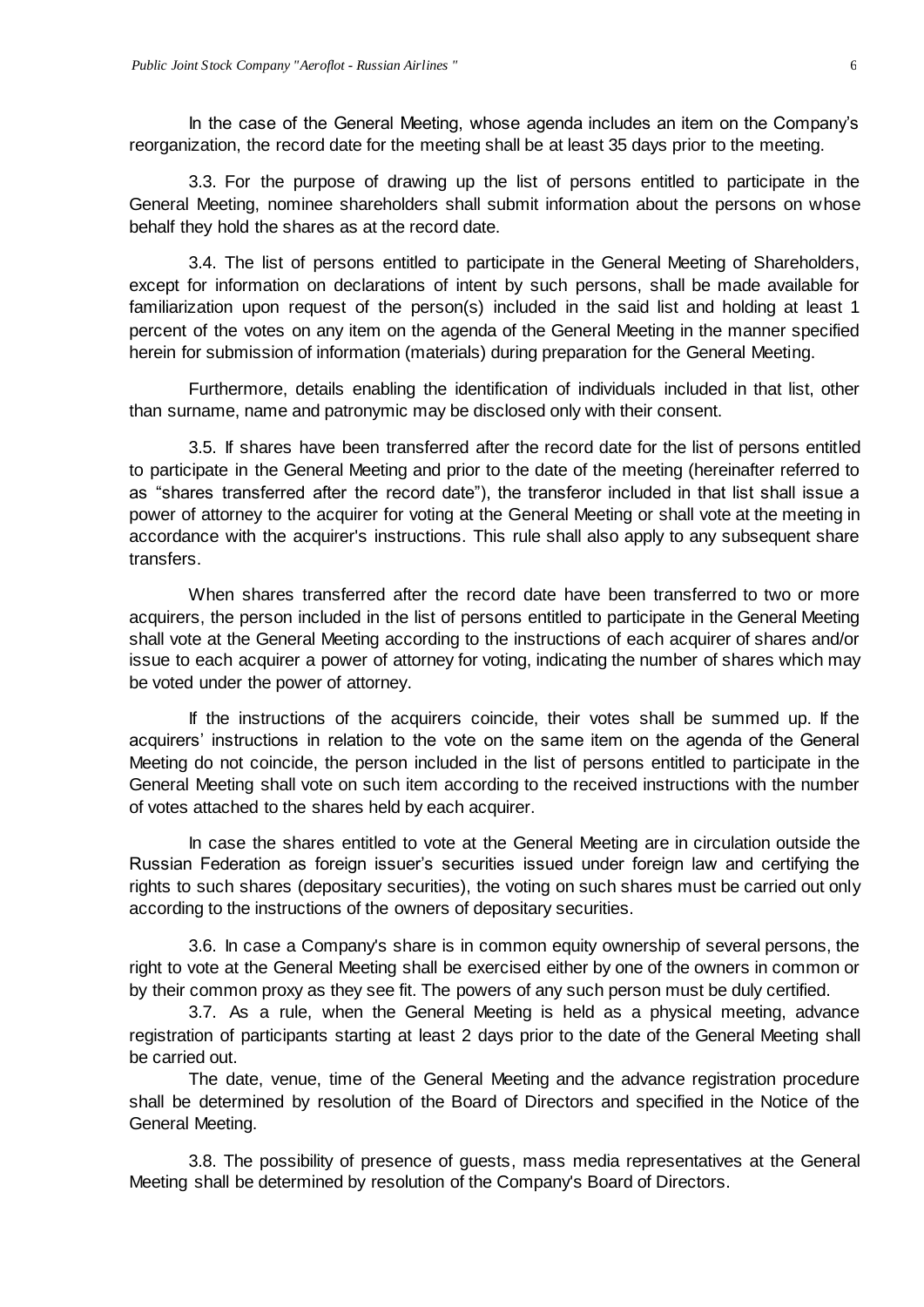## **Article 4. Proposals for the Agenda of the General Meeting**

<span id="page-6-0"></span>4.1. The Company's shareholder(s) holding, in the aggregate, at least 2 percent of the voting shares of the Company shall be entitled to submit proposals for items to be included in the agenda of the Annual General Meeting and nominate candidates for election to the Board of Directors and Audit Commission of the Company, whose number shall not exceed the total number of members of the respective body established at the previous General Meeting.

Such proposals must be received by the Company not later than 70 days after the end of the reporting year.

In case the proposed agenda of an Extraordinary General Meeting includes the election of members of the Board of Directors, the Company's shareholder(s) holding, in the aggregate, at least 2 (two) percent of the Company's voting shares shall be entitled to nominate candidates for election to the Board of Directors, whose number shall not exceed the total number of members of the Board. Such proposals must be received by the Company at least 30 (thirty) days before the date of the Extraordinary General Meeting.

The proportion of voting shares held by the shareholder(s) submitting a proposal for the agenda of the General Meeting shall be determined as at the proposal submission date.

4.2. Proposals on items to be included in the agenda and nominations for election to the Company's Board of Directors and Audit Commission (hereinafter referred to as proposals for the agenda) can be submitted by:

- mailing to the address of the Company indicated in the Unified Register of Legal Entities;
- delivering against signature to the person performing the functions of the sole executive body of the Company, the Chairman of the Company's Board of Directors or another person authorized to accept written correspondence addressed to the Company.

4.2.1. If a proposal for the agenda of the General Meeting is sent by mail, the proposal shall be deemed to have been submitted on the date indicated on the date stamp confirming dispatch of mail, and if delivered by hand against signature, on the date of delivery.

4.3. Any proposal for the agenda of the General Meeting shall be submitted in writing and contain the name of the shareholder(s) submitting the proposal and the number and category (type) of shares held thereby and must be signed by the shareholder(s) or their proxies. The Company's shareholder(s) not registered in the Company's Register of Shareholders shall also be entitled to submit proposals for the agenda of the General Meeting of Shareholders and nominate candidates by issuing relevant instructions to the person keeping records of their rights to shares. Such instructions shall be given in accordance with the rules established by the securities legislation of the Russian Federation.

4.3.1. In case a proposal for the agenda of the General Meeting is signed by a shareholder's proxy, a power of attorney (a duly certified copy thereof) containing information about the represented shareholder and the proxy which is required to be specified in the power of attorney for voting (proxy) under the Federal Law "On Joint Stock Companies" and issued according to the requirements of the Federal Law "On Joint Stock Companies" for proxies shall be attached to the proposal.

4.3.2. A proposal for the agenda of the General Meeting shall be deemed received from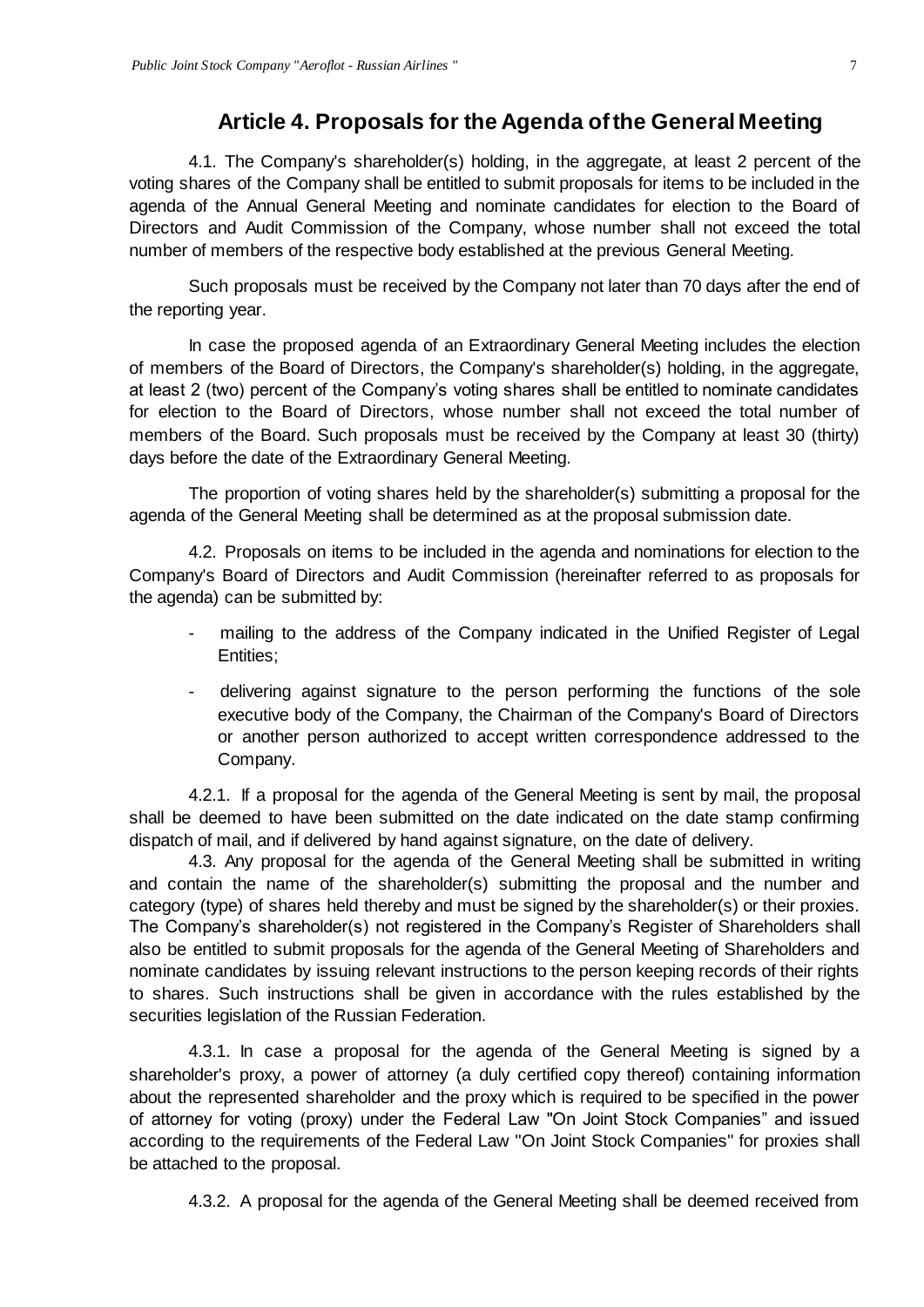those shareholders who (whose proxies) signed it.

4.3.3. In case a proposal for the agenda of the General Meeting is signed by a shareholder (his/her proxy) whose rights to shares are recorded in a securities account at a depositary, a statement of the shareholder's securities account at the depositary maintaining records of those shares shall be attached to the proposal.

4.4. A proposal for the agenda of the General Meeting shall contain a wording of each proposed item, and a proposal for nominations shall contain the name of each nominee and the name of the body to which he or she is nominated. A proposal for the agenda of the General Meeting may contain a wording of the resolution on each proposed agenda item.

4.4.1. When making nominations to the Company's Board of Directors and Audit Commission, a written consent of the nominee(s) and information about the nominee(s) which is required to be provided to the persons entitled to participate in the meeting during preparation for the meeting may be attached to the proposal.

4.5. The Board of Directors of the Company shall review the submitted proposals and make a decision to include, or refuse to include, the proposed item in the agenda of the General Meeting not later than 5 days after the deadline specified in clause 4.1 above. The items proposed by a shareholder (shareholders) must be included in the agenda of the General Meeting, and the nominated candidates must be placed on the ballot for election to the Company's Board of Directors and Audit Commission, except for the cases when:

- the shareholder(s) has (have) failed to meet the deadline for submitting proposals for the agenda of the General Meeting set forth in clause 4.1 above;
- the shareholder(s) does (do) not hold the required number of voting shares of the Company as provided in clause 4.1 above;
- the proposal does not meet the requirements stipulated by the Company's Articles of Association or the law;
- the proposed matter for the agenda of the General Meeting is outside its competence and/or runs contrary to the requirements of current legislation of the Russian Federation.

4.6. A motivated decision of the Board of Directors to refuse to include an item in the agenda of the General Meeting or to place a nominee on the ballot for election to the Company's Board of Directors and Audit Commission shall be delivered to the shareholder(s) who proposed the item or nominee not later than 3 (three) days after the date it was made. If the proposals were received by the Company from persons who are not registered in the Company's Register of Shareholders and who issued instructions to the person keeping records of their rights to shares, the said decision of the Company's Board of Directors shall be sent to such persons not later than 3 (three) days after the date it was made in accordance with the rules established by the securities legislation of the Russian Federation for providing information and materials to persons exercising the rights attached to securities.

4.7. The Board of Directors of the Company shall not be authorized to make changes to the wording of items proposed to be included in the agenda of the General Meeting and the proposed wordings of resolutions thereon.

4.8. In addition to the items proposed by shareholders for the agenda of the General Meeting as well as in case of absence of any proposals, absence or insufficient number of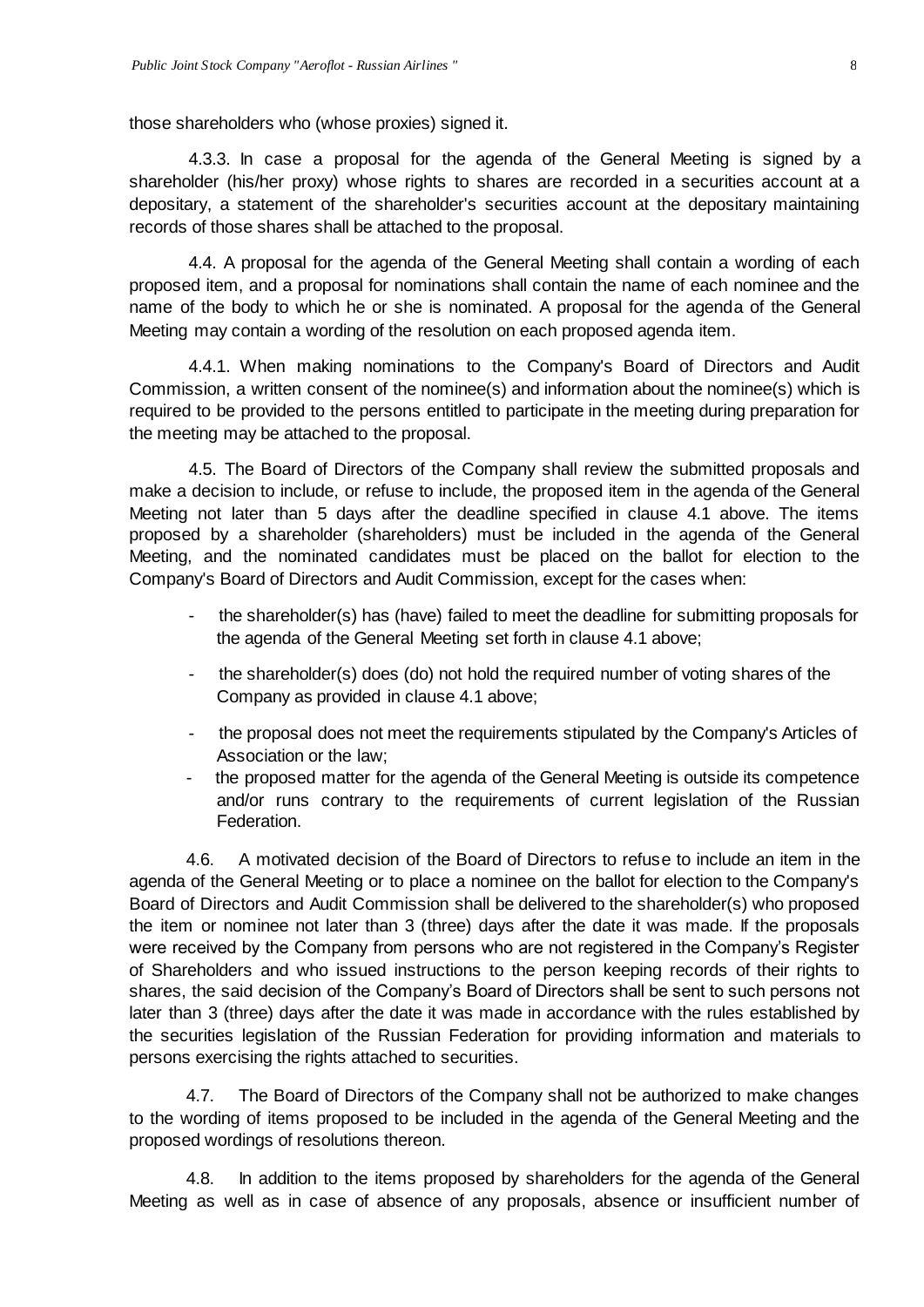nominees proposed by shareholders for forming the respective body, the Board of Directors may include items in the agenda of the General Meeting or place nominees on the ballot at its own discretion.

## **Article 5. Preparation for and Notice of the General Meeting**

<span id="page-8-0"></span>5.1. In the process of preparation for the General Meeting the Board of Directors of the Company and, in cases provided for in the Federal Law "On Joint Stock Companies", the persons calling the Meeting shall determine the following:

- form of the General Meeting (physical attendance or absentee voting);
- the date, venue and time of the General Meeting, and, in the case of absentee voting, the deadline for submitting ballots. General Meetings shall be held in Moscow, i.e. the place where the Company's executive bodies are located, or in the Moscow Region, i.e. the place of the Company's main base location;
- the mailing address to which completed ballots may be sent if voting is by ballot, and also the e-mail address to which completed ballots may be sent and/or address of a special section of the Company's website where ballots can be completed electronically, if this option is provided for in the decision of the Board of Directors on convening the General Meeting of Shareholders;
- the agenda of the General Meeting;
- the record date for the General Meeting;
- the deadline for the submission of shareholder nominations for election to the Company's Board of Directors, if the agenda of an Extraordinary Meeting of Shareholders includes the election of members of the Company's Board of Directors
- - the procedure for notifying shareholders of the General Meeting;

a list of information (materials) to be made available to the shareholders during preparation for the General Meeting and the procedure for making it available

- the form and wording of the ballot and the wording of proposed resolutions on items of the agenda of the General Meeting of Shareholders, which must be sent electronically (in the form of electronic documents) to nominee shareholders registered in the Company's Register of Shareholders.

5.2. The shareholders included in the list of persons entitled to participate in the General Meeting shall be notified of the General Meeting through publication of relevant information on the official website of the Company at: [www.aeroflot.ru.](http://www.aeroflot.ru/)

Additionally, a notice of the General Meeting may be published in other publications and media accessible for all shareholders of the Company.

A notice of an Extraordinary General Meeting shall be given in accordance with the requirements of Article 52 of the Federal Law "On Joint-Stock Companies".

5.3. The Company shall publish information about the General Meeting not later than 30 (thirty) days prior to the date of the meeting.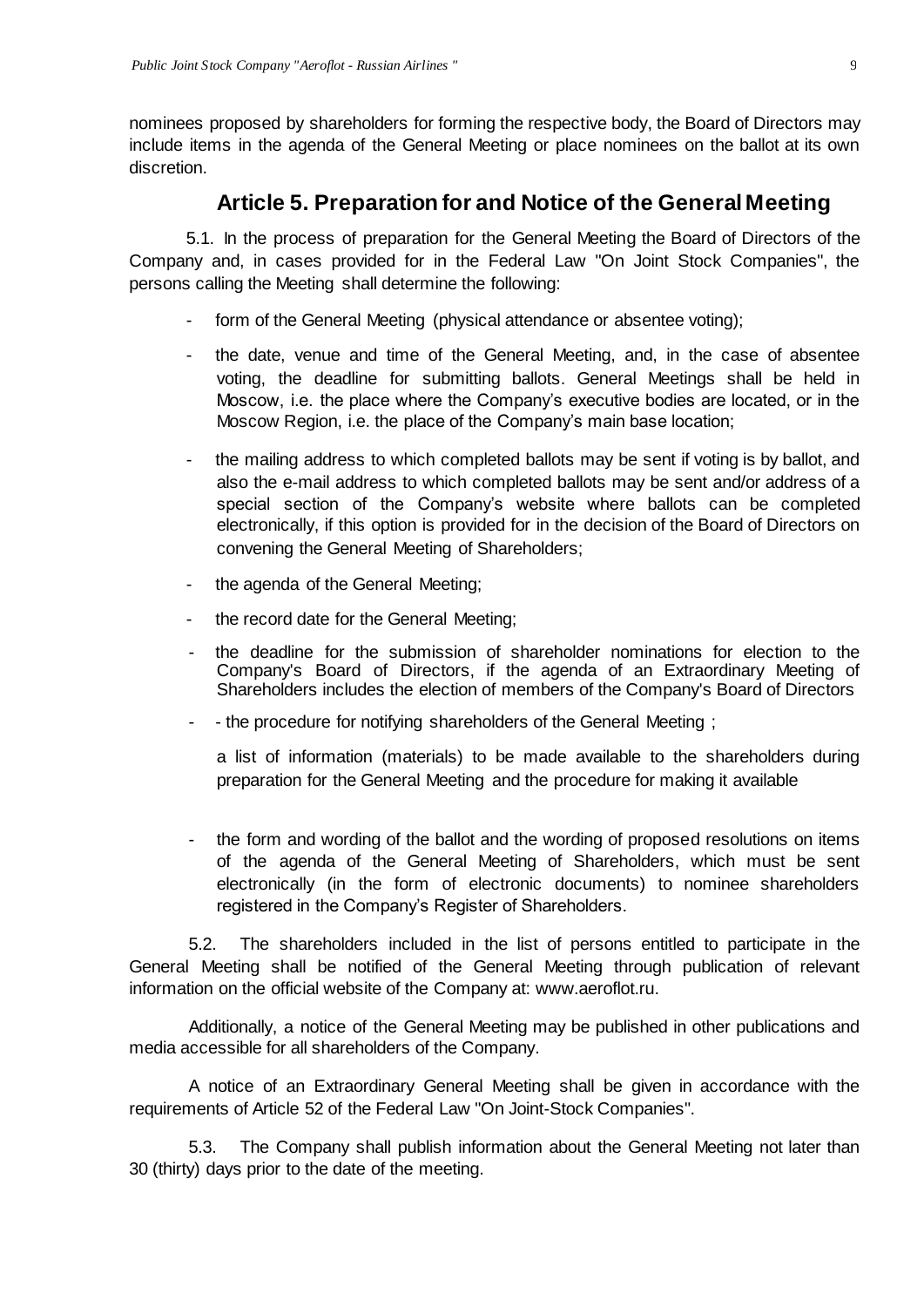In case the proposed agenda for an Extraordinary General Meeting includes the election of members of the Board of Directors, a notice of the meeting shall be given not later than 50 (fifty) days prior the date of the meeting.

5.4. A notice of the General Meeting shall contain:

- full corporate name and location of the Company;
- form of the General Meeting (physical attendance or absentee voting);
- the date, time and venue of the General Meeting and, in case completed ballots may be mailed to the Company, the mailing address to be used for sending completed ballots or, in the case of absentee voting, the deadline for submitting ballots and the mailing address to be used for sending completed ballots.
- the time when the registration of persons participating in the General Meeting begins in the case of a physical meeting (collective presence of shareholders);
- the record date for the General Meeting;
- the items placed on the agenda of the General Meeting;
- the procedure for familiarization with the information (materials) that must be made available during preparation for the General Meeting and the address (addresses) where it can be accessed;
- the e-mail address to which completed ballots may be sent and/or address of a special section of the Company's website where ballots can be completed electronically.

5.5. The information (materials) to be made available to persons entitled to participate in the General Meeting during preparation for the General Meeting includes the following: the Company's annual report and an audit report of the Company's Audit Commission, the annual accounting (financial) statements of the Company, an auditor's report; a report of the Audit Commission on the audit of the annual financial statements, information on the persons nominated for election to the Company's Board of Directors and Audit Commission; recommendations of the Company's Board of Directors regarding distribution of profits, including the amount of dividends on Company shares and the terms and conditions of payment thereof, and losses of the Company for the reporting year; draft amendments proposed to be made to the Company's Articles of Association or a draft of a new version of the Company's Articles of Association; and other information provided for by current legislation of the Russian Federation and the Company's Articles of Association.

5.5.1. The additional information that must be made available to persons entitled to participate in the General Meeting during preparation for the meeting, if the agenda of General Meeting includes the election of members of the Board of Directors and Audit Commission, includes information on whether or not the written consent of nominated candidates for election to the respective body of the Company has been obtained.

5.5.2. The additional information (materials) that must be made available to persons entitled to participate in the General Meeting during preparation for the meeting, if the agenda of the General Meeting contains issues the vote on which may trigger the rights to claim redemption of shares by the Company, includes the following:

an independent appraiser's report on the market value of the Company's shares that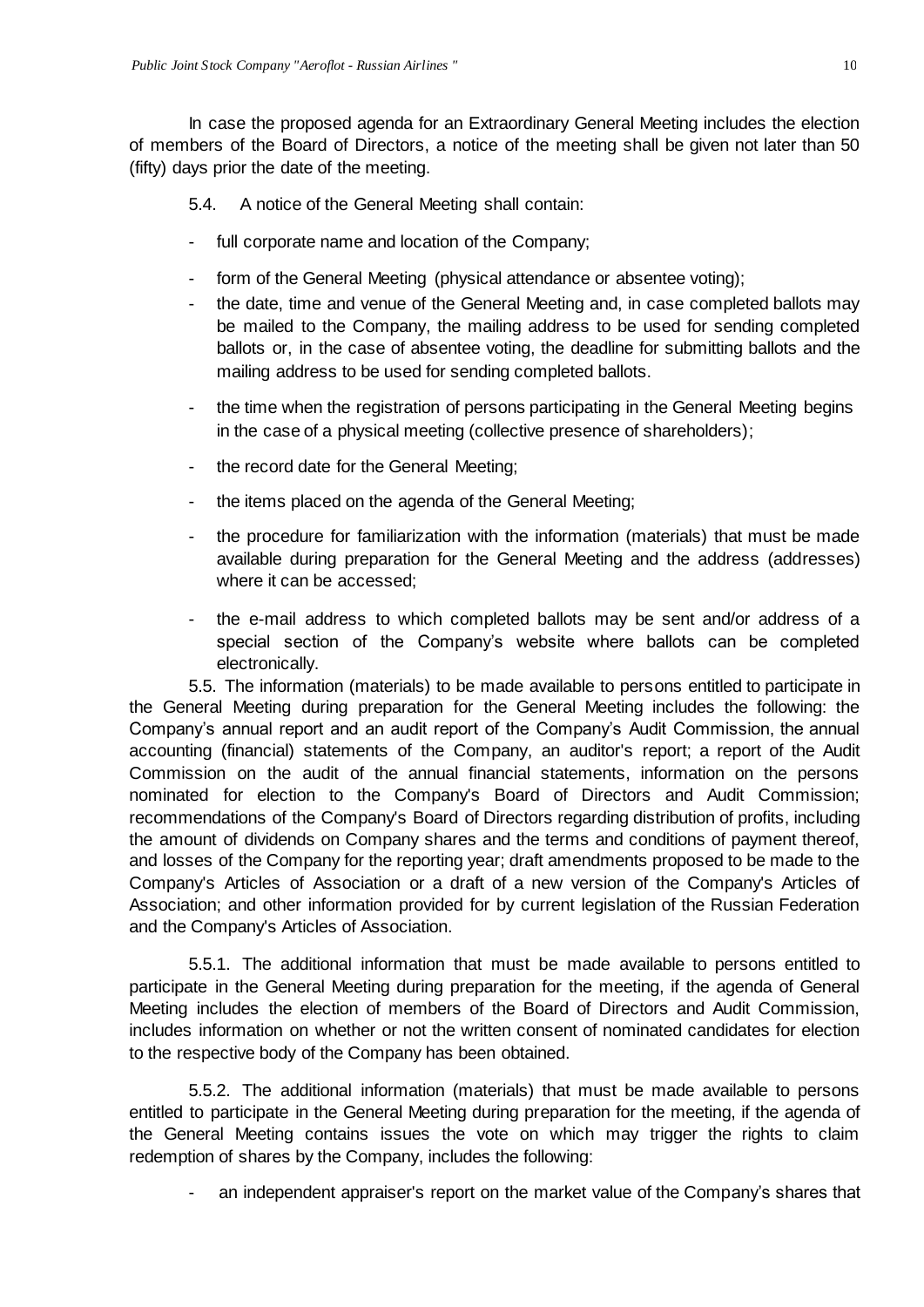may be claimed for redemption;

- calculation of the Company's net asset value according to the accounting data for the latest completed reporting period;
- minutes (extract from the minutes) of the meeting of the Company's Board of Directors where the decision to determine the redemption price of shares was taken, specifying the redemption price of the shares.

5.5.3. The additional information (materials) that must be made available to persons entitled to participate in the General Meeting during preparation for the meeting, if the agenda of the General Meeting includes the reorganization of the Company, includes:

- justification of the conditions and the process of the Company's reorganization contained in the decision on the split-up, spin-off or transformation, or in the merger or takeover agreement approved (adopted) by an authorized body of the Company;
- a draft decision on the split-up, spin-off or transformation or the merger or takeover agreement (draft) to be entered into by companies involved in the merger or takeover;
- a draft transfer deed (separation balance sheet);
- annual reports and annual financial statements of all organizations involved in the reorganization for the last three completed fiscal years preceding the date of the General Meeting or, for an organization that has been in operation for less than three years, for each completed fiscal year since the establishment of the organization ;
- quarterly financial statements of all organizations involved in the reorganization for the last completed quarter preceding the date of the General Meeting.

5.5.4. The Company may adopt a list of additional information (materials) that must be made available to shareholders during preparation for the General Meeting.

5.6. The annual report of the Company submitted for approval at the Annual General Meeting shall contain the following:

- assessment of the Company's positions in the industry;
- priority business areas of the Company;
- report of the Board of Directors of the Company on the results of the Company's development in its priority business areas;
- outlook for the development of the Company;
- report on the payment of declared (accrued) dividends on Company shares;
- description of main risk factors associated with Company's activities;
- list of transactions completed by the Company during the reporting year that are classified as major transactions in accordance with the Federal Law "On Joint Stock Companies" as well as other transactions which, under the Articles of Association of the Company, are subject to the procedure for approval of major transactions,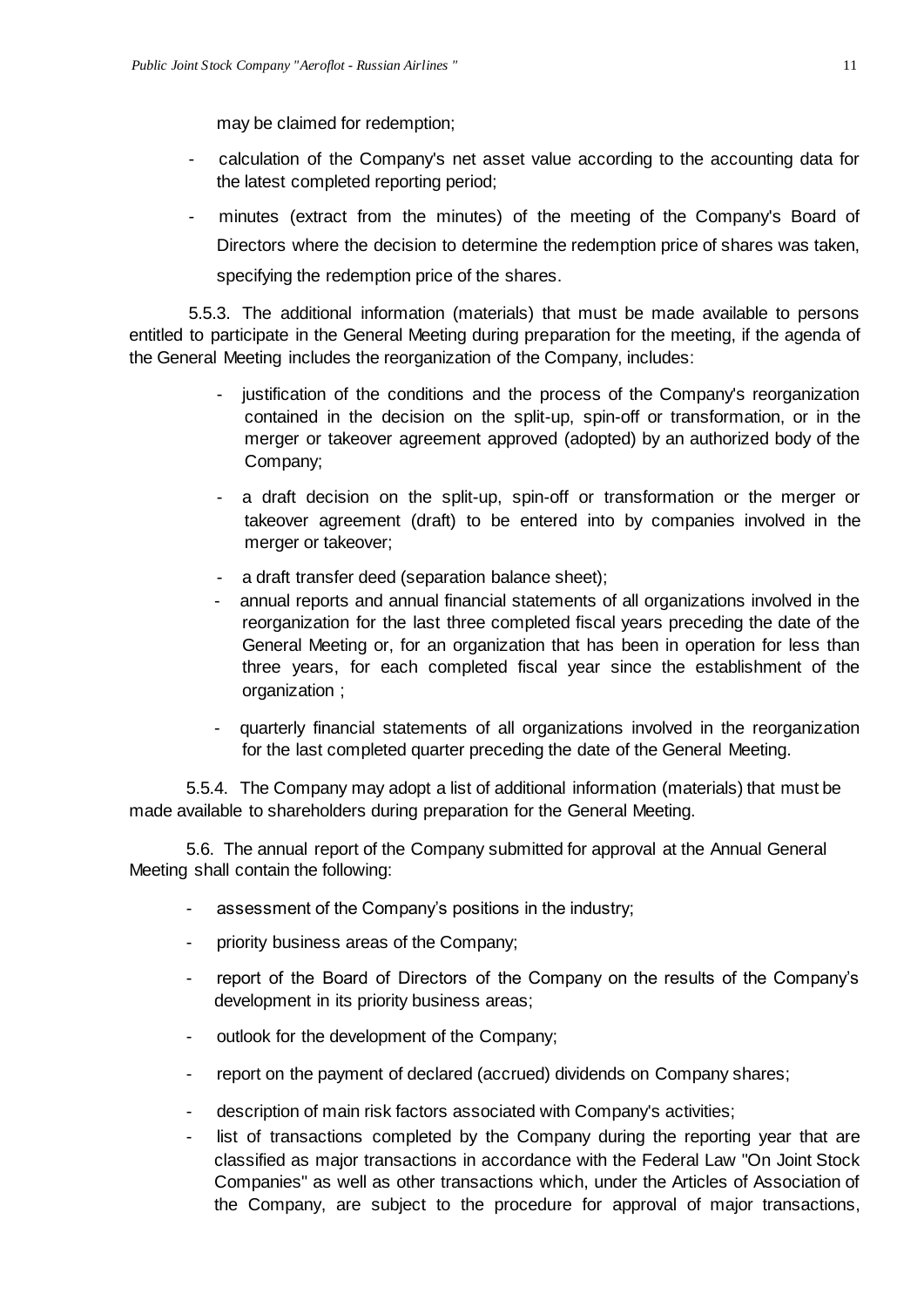indicating for each transaction the material terms and conditions and the Company's governing body that approved the transaction;

- list of transactions completed by the Company during the reporting year that are classified as interested party transactions in accordance with the Federal Law "On Joint Stock Companies", indicating for each transaction the interested party(ies), the material terms and conditions and the Company's governing body that approved the transaction;
- composition of the Company's Board of Directors, including information on the changes in the Board membership that took place during the reporting year and information on the members of the Board of Directors, including their biographical summaries and the number of Company shares held by them during the reporting period;
- information on the person holding the position of the General Director of the Company and members of the Company's Executive Board, including their biographical summaries and the number of Company shares held by them during the reporting period;
- determination criteria and the amount of remuneration (compensation of expenses) payable to the person holding the position of the General Director of the Company, each member of the Company's Executive Board and each member of the Company's Board of Directors, or the total amount of remuneration (compensation of expenses) paid or to be paid to all those persons based on the results of the reporting year;
- information on the observance by the Company of the Code of Corporate Conduct;
- information (report) on compliance by the joint stock company with the principles and recommendations of the Corporate Governance Code recommended by the Bank of Russia;
- information on the approval of the annual report by the General Meeting of Shareholders and other information as may be required by the Articles of Association or by other internal regulations of the Company.

The annual report of the Company shall be signed by the person holding the position of the Company's General Director.

The annual report of the Company shall be endorsed as preliminarily approved by the Company's Board of Directors.

5.7. The information (materials) included in the list of information that must be made available to shareholders during preparation for the General Meeting shall be accessible for the persons entitled to participate in the General Meeting during the 30 (thirty) days preceding the General Meeting in an office at the Company's location and in other places addresses of which are specified in the notice of the General Meeting. Access to the said information (materials) shall be also provided to the persons attending the General Meeting during the meeting. In addition, this information may also be posted to a special section of the Company's website if this is provided for in the decision of the Board of Directors on convening the General Meeting of **Shareholders** 

At the request of a person entitled to participate in the General Meeting, the Company shall provide copies of the above-mentioned documents to that person within 5 days from the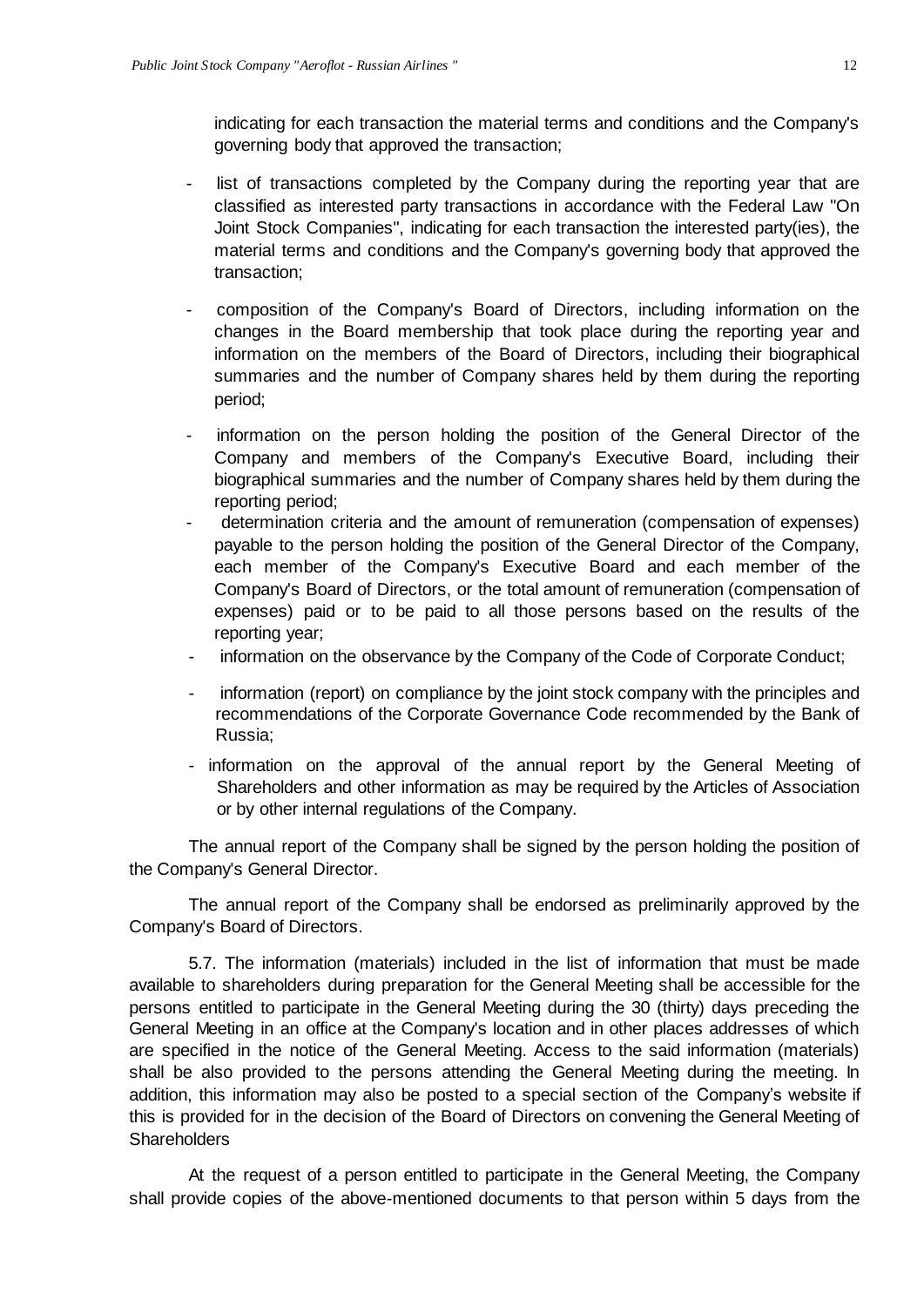date the request is received by the Company. The fee charged for such copies shall not exceed the costs of production thereof.

In case a person registered in the Company's Shareholder Register is a nominee shareholder, a notice of the General Meeting shall be sent to that nominee shareholder.

#### **Article 6. Counting Commission of the Company**

<span id="page-12-0"></span>6.1. A specialized Registrar of the Company shall carry out the functions of the Counting Commission.

6.2. The Counting Commission shall verify the powers of the persons participating in the General Meeting, register them, determine the quorum of the General Meeting, provide explanations to questions arising in connection with the exercise by shareholders (their representatives) of their right to vote at the General Meeting, clarify the voting procedure on matters put to vote, ensure that the established voting procedure and the rights of shareholders to vote are observed, count the votes and produce voting results, draw up a protocol on voting results and transfer the ballots to the archive.

#### **Article 7. Registration**

<span id="page-12-1"></span>7.1. The persons entitled to participate in the General Meeting, except for those whose ballots were received at least two days prior the date of the General Meeting in the case when voting on the agenda items may be carried out by way of mailing completed ballots to the Company, shall be registered for participation in the General Meeting. The persons registered for participation in the General Meeting of Shareholders shall also be deemed to include persons who completed ballots electronically in a special section of the Company's website at least two days prior to the date of the General Meeting, if this option is specified in the notice of the General Meeting of Shareholders.

7.2. Registration of persons participating in the General Meeting held as a physical meeting (collective presence of shareholders) shall be carried out at the venue of the General Meeting. If provided in the notice of the General Meeting of Shareholders, registration shall also be carried out in a special section of the Company's website.

7.3. Persons entitled to participate in the General Meeting held as a physical meeting whose ballots were received or completed electronically in a special section of the Company's website indicated in the notice of the General Meeting of Shareholders at least two days prior to the date of the General Meeting shall be entitled to attend the General Meeting.

7.4. If proxies have been issued in relation to shares transferred after the record date for the list of persons entitled to participate in the meeting by a person included in that list, the acquirers of such shares shall be registered for participation in the General Meeting and ballots shall be issued to them.

7.5. Registration of persons entitled to participate in the General Meeting shall be carried out under the condition that persons coming to attend the Meeting are identified by comparing information contained in the list of persons entitled to participate in the General Meeting with the data on identification documents presented (submitted) by such persons.

7.6. Registration of persons entitled to participate in the General Meeting who failed to register prior to the opening of the meeting shall terminate upon completion of the discussion of the last item on the agenda of the General Meeting for which it has the quorum.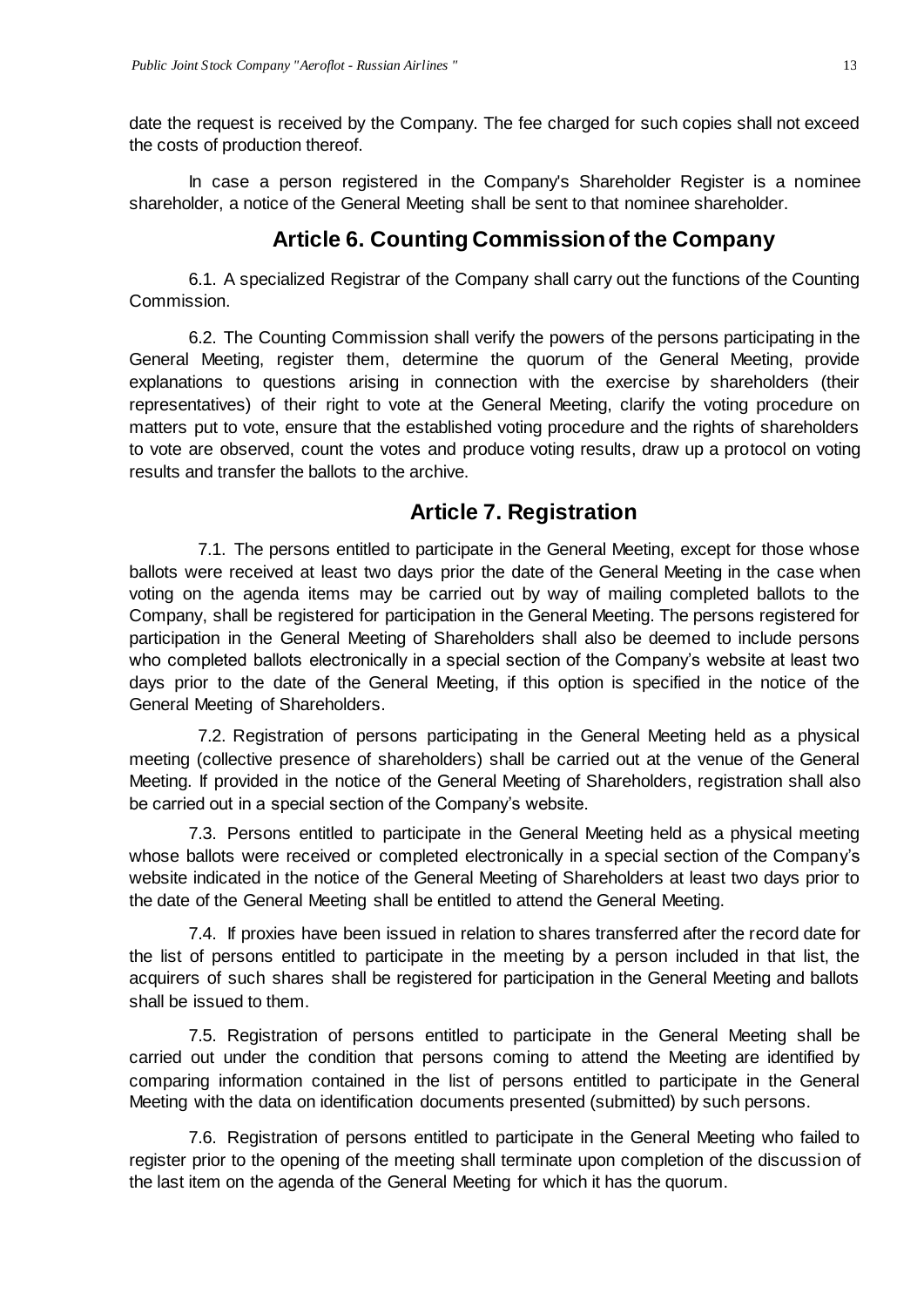#### **Article 8. Quorum of the General Meeting**

<span id="page-13-0"></span>8.1. The General Meeting shall be competent (have a quorum) if it is attended by shareholders holding, in the aggregate, more than half of the votes attached to the outstanding voting shares of the Company.

8.2. Shareholders who registered for participation in the General Meeting, including in a special section of the Company's website indicated in the notice of the

General Meeting of Shareholders and shareholders whose ballots were received or completed electronically in a special section of the Company's website indicated in the notice of the General Meeting of Shareholders at least two days prior to the date of the General Meeting shall be deemed to have participated in the General Meeting. Shareholders whose ballots were received by the Company or the Company's Registrar and whose ballots were completed electronically in a special section of the Company's website indicated in the notice of the General Meeting of Shareholders prior to the deadline for submitting ballots shall be considered to have taken part in the General Meeting held by absentee voting.

Shareholders who issued voting instructions to persons keeping records of their rights to shares in accordance with the securities legislation of the Russian Federation shall also be deemed to have participated in the General Meeting if their declarations of intent were received by the Company or the Company's Registrar at least two days prior to the General Meeting of Shareholders or the deadline for submitting ballots in the case of a General Meeting of Shareholders held by absentee voting.

8.3. In determining the quorum and counting the votes, the parts of votes represented by fractional shares shall be summed up without rounding off.

8.4. The General Meeting held as a physical meeting may be opened if by the time of its beginning it meets the quorum for at least one item on the agenda.

8.5. Registration of persons entitled to participate in the General Meeting who failed to register for participation the meeting prior to its opening shall terminate upon completion of the discussion of the last item on the agenda of the General Meeting for which it has the quorum.

8.6. If by the commencement time of the meeting the General Meeting does not have the quorum to vote on any agenda item, the meeting shall be adjourned for 1 hour.

The General Meeting shall not be adjourned more than once.

8.7. The General Meeting which, by the time of its beginning, only had the quorum to vote on certain agenda items shall not be dissolved if persons whose registration provides the quorum to make decisions on other agenda items have been registered by the end of registration.

8.8. Declaring a ballot invalid as concerns the vote on one, several or all items voted with that ballot shall not be the reason to exclude the votes attached to such ballot in determining the presence of the quorum.

8.9. If a quorum at an Annual General Meeting is not present, the meeting shall be adjourned to another time and place. No changes to the agenda of the adjourned Annual General Meeting shall be allowed.

If a quorum at an Extraordinary General Meeting is not present, it shall be adjourned and held at a later time with the same agenda.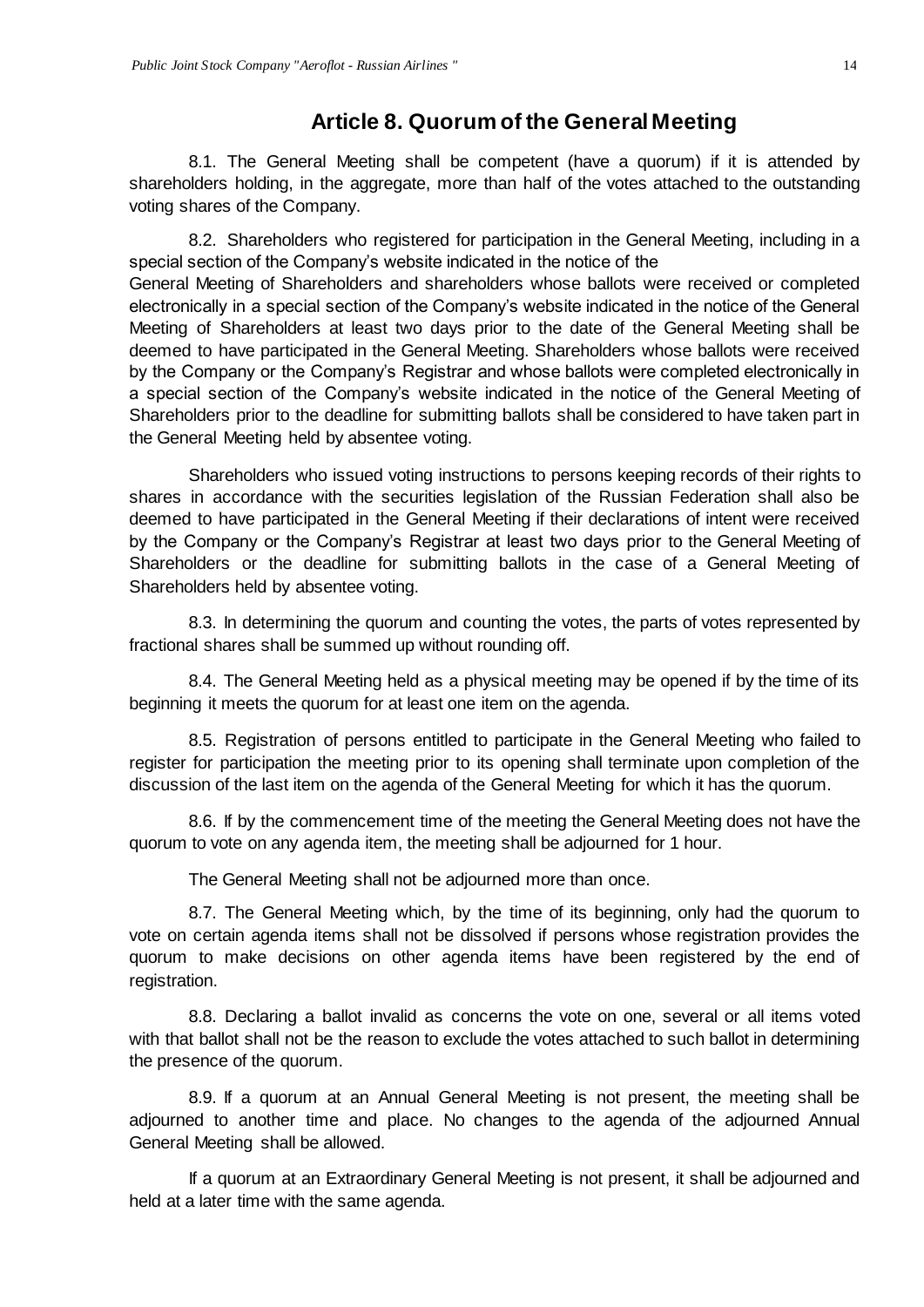8.10. An adjourned General Meeting called instead of the failed one shall be competent if it is attended by shareholders (their proxies) holding, in the aggregate, no less than 30 percent of the votes attached to the outstanding voting shares of the Company.

A notice of the adjourned General Meeting shall be given in accordance with the procedure set forth herein.

8.11. If an adjourned General Meeting is to be held less than 40 days after the failed General Meeting, the persons having the right to vote at such General Meeting shall be determined (recorded) as of the record date fixed for the original meeting.

## **Article 9. Voting at the General Meeting**

<span id="page-14-0"></span>9.1. Voting at the General Meeting shall be carried out in accordance with the principle "one voting share - one vote", except cumulative voting on election of the members of the Company's Board of Directors and some other cases provided for by the legislation of the Russian Federation and the Company's Articles of Association.

9.2. Voting on agenda items at the General Meeting shall be carried out by ballots.

Declarations of intent received by the Company's Registrar from persons entitled to participate in the General Meeting of Shareholders who are not registered in the Company's Shareholder Register and who issued voting instructions to persons keeping records of their rights to shares in accordance with the requirements of the securities legislation of the Russian Federation shall be deemed equivalent to voting by ballots.

9.3. The form and the text of the ballot shall be approved by the Board of Directors of the Company.

If expressly stated in the notice of the General Meeting of Shareholders, persons entitled to participate in the General Meeting of Shareholders may complete an electronic ballot form in a special section of the Company's website at the address specified in the notice of the General Meeting of Shareholders. Shareholders may complete ballots electronically on the website during the General Meeting of Shareholders if they did not exercise their right to participate in such meeting in another way. The date and time of completion must be recorded while electronic ballot forms are being completed on the website.

9.4. The ballot shall contain:

- full corporate name and location of the Company;
- form of the General Meeting (physical attendance or absentee voting);
- the date, venue and time of the General Meeting and the mailing address to which completed ballots can be mailed and, in the case of a General Meeting held by absentee voting, the deadline for submitting ballots and the mailing address which can be used for mailing completed ballots;
- the wording of each item (name of each nominee for election) voting on which is carried out by this ballot;
- available voting options for each item on the agenda, expressed as "for", "against" or "abstain";
- a statement that the ballot must be signed by a person entitled to participate in the General Meeting or his/her proxy..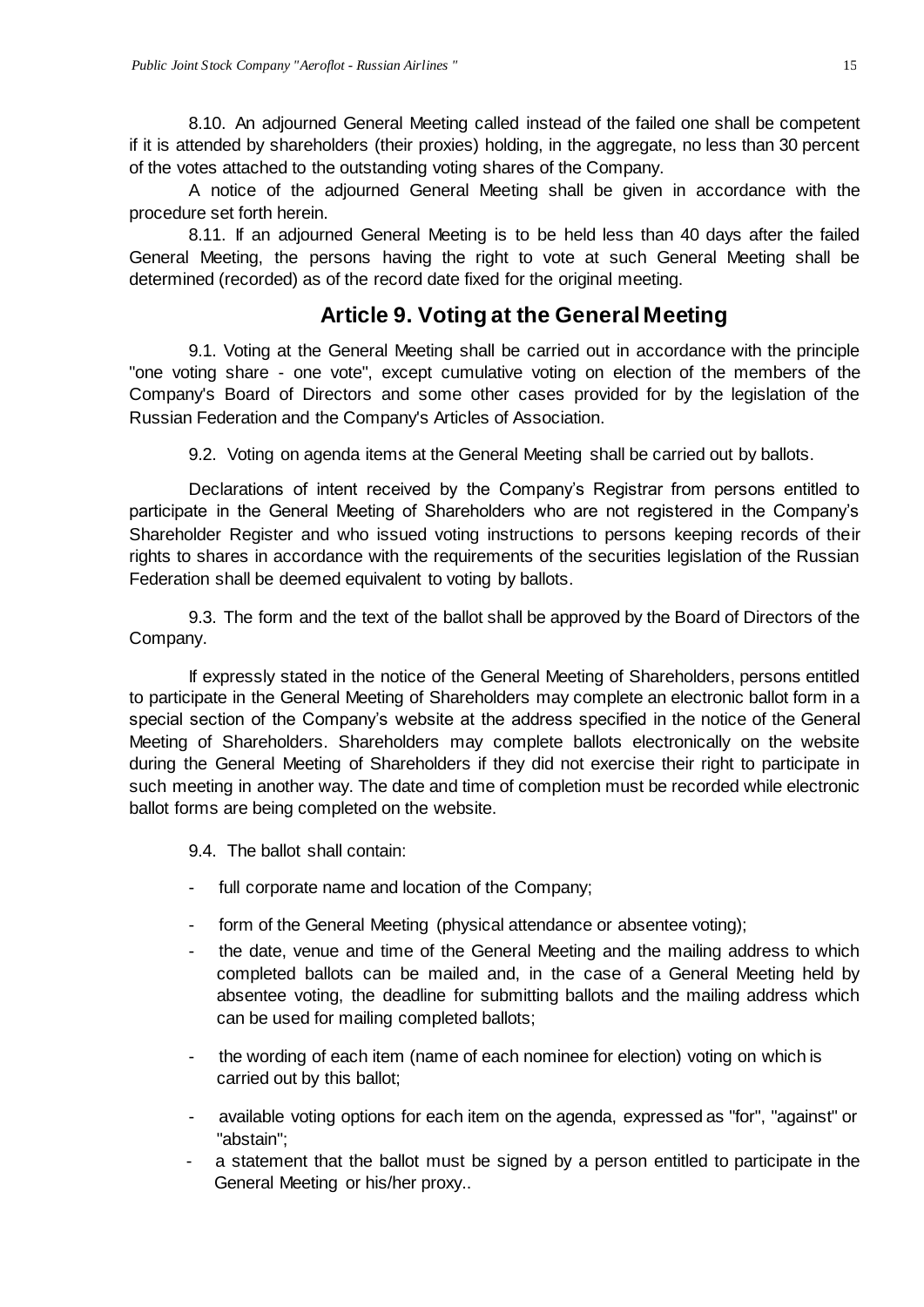9.4.1. The ballot shall have a space next to each voting option for inserting the number of votes given for each voting option and may contain an indication of the number of votes held by the person entitled to participate in the General Meeting. If the ballot is used for voting on two or more items on the agenda of the General Meeting and the person entitled to participate in the General Meeting has a different number of votes in relation to the agenda items, the number of votes that the person is entitled to cast on each item on the agenda of the General Meeting is to be indicated in the ballot.

9.4.2. The ballot shall contain an explanation that:

- the voter has the right to select only one voting option, except when voting in accordance with instructions from persons who acquired shares after the record date for the General Meeting or instructions from owners of depositary securities;
- if more than one voting option is left in the ballot, the number of votes cast for the corresponding voting option should be indicated in the space provided for inserting the number of votes cast for each voting option, and a mark indicating that the voting is carried out in accordance with the instructions of the acquirers of shares that were transferred after the record date for the General Meeting and/or instructions from owners of depositary securities must be made;
- a person voting by proxy issued in relation to shares transferred after the record date for the General Meeting must indicate the number of votes cast for the left voting option next to the selected option in the space which is provided for inserting the number of votes, and put a mark indicating that the voting is carried out by proxy issued in relation of shares transferred after the record date for the General Meeting;
- if not all the shares have been transferred after the record date for the General Meeting, the voter must indicate the number of votes cast for the left voting option next to the selected option in the space which is provided for inserting the number of votes, and put a mark indicating that part of the shares were transferred after the record date for the General Meeting. If instructions of the acquirers of the shares transferred after the record date for the General Meeting have been received with respect to such shares and they coincide with the left voting option, such votes are summed up.

9.4.3. In the case of a vote for the election of members of the Company's Board of Directors and Audit Commission, the ballot shall contain information about the nominee(s), including first name, surname and patronymic.

9.4.4. In the case of cumulative voting the ballot shall contain an indication thereto and an explanation of the essence of cumulative voting.

9.5. The ballots shall be mailed or delivered by hand against signature to each person registered in the Company's Register of Shareholders and entitled to participate in the General Meeting not later than 20 days before the date of the General Meeting. The ballots shall be sent by the Company or by the Company's

Registrar by registered mail to addresses indicated in the list of persons entitled to participate in the General Meeting.

If the Register of Shareholders contains the e-mail address of a person registered in the Register, such person can be sent a ballot as an electronic message to the e-mail address of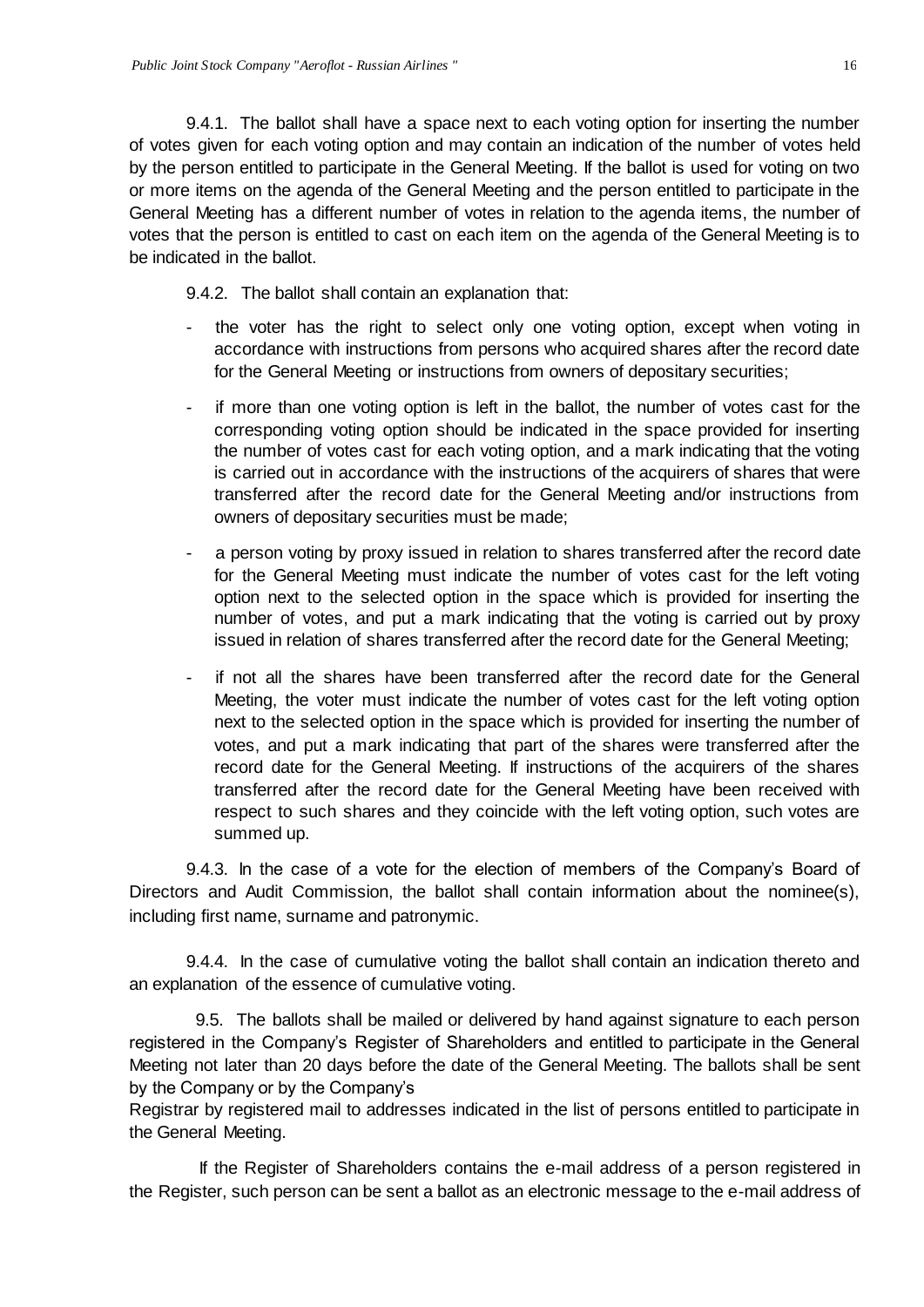that person specified in the Company's Register of Shareholders.

9.6. Acceptance of ballots shall be carried out in accordance with the procedure and within the time limits established by the legislation of the Russian Federation, the Company's Articles of Association and these Regulations. When the General Meeting is held in the form of collective presence of shareholders, the latter may vote right in the course of the Meeting.

9.6.1. If voting at the General Meeting held as a physical meeting may be carried out by way of mailing completed ballots to the Company, at the request of persons registered for participation in the General Meeting whose ballots have not been received by the Company or were received later than two days prior to the date of the meeting, such persons shall be issued ballots marked as reissued.

9.6.2. If voting at the General Meeting may be held by way of sending completed ballots, the delivery of completed ballots either to the address (place of location) of the General Director of the Company indicated in the Unified Sate Register of Legal Entities or to the address specified in the Articles of Association shall be acknowledged as the delivery to the proper mailing address irrespective of whether such address is indicated in the notice of the General Meeting or not.

9.6.3. A person completing the ballot shall be entitled to require that a copy of the ballot completed by the person be certified by the Counting Commission before the end of the General Meeting. Such copy of a ballot completed by a shareholder shall be made for a fee.

9.7. Voting shall be carried out in accordance with the voting procedure adopted every time in the course of the General Meeting.

9.8. Persons who registered for participation in the General Meeting held as a physical meeting shall be entitled to vote on all items of the agenda from the time the it is opened until it is closed, and if, in accordance with these Regulations or by decision of the General Meeting on the proceedings of the General Meeting, the voting results and decisions adopted by the General Meeting are announced at the General Meeting, they can vote from the moment the meeting is opened until the counting of votes on the agenda items starts. This rule shall not apply to voting on procedural motions.

9.9. After the discussion of the last item on the agenda of the General Meeting (the last item on the agenda of the General Meeting for which it has the quorum) is completed and until it is closed (the vote count starts), the persons who have not voted before that time shall be given time to vote.

During the vote count, the parts of votes represented by fractional shares shall be summed up without rounding off.

9.10. Election of members of the Board of Directors shall be by cumulative voting. In the case of cumulative voting the number of votes held by each shareholder shall be multiplied by the number of persons who are to be elected to the Board of Directors and the shareholder shall be entitled to give the resultant number of votes to one candidate or distribute them between two or more candidates.

9.11. In some cases voting may be held with the use of additional ballots. The procedure for the use thereof shall be determined in the course of the General Meeting.

9.12. Ballots shall be considered invalid and the votes thereon shall not be counted: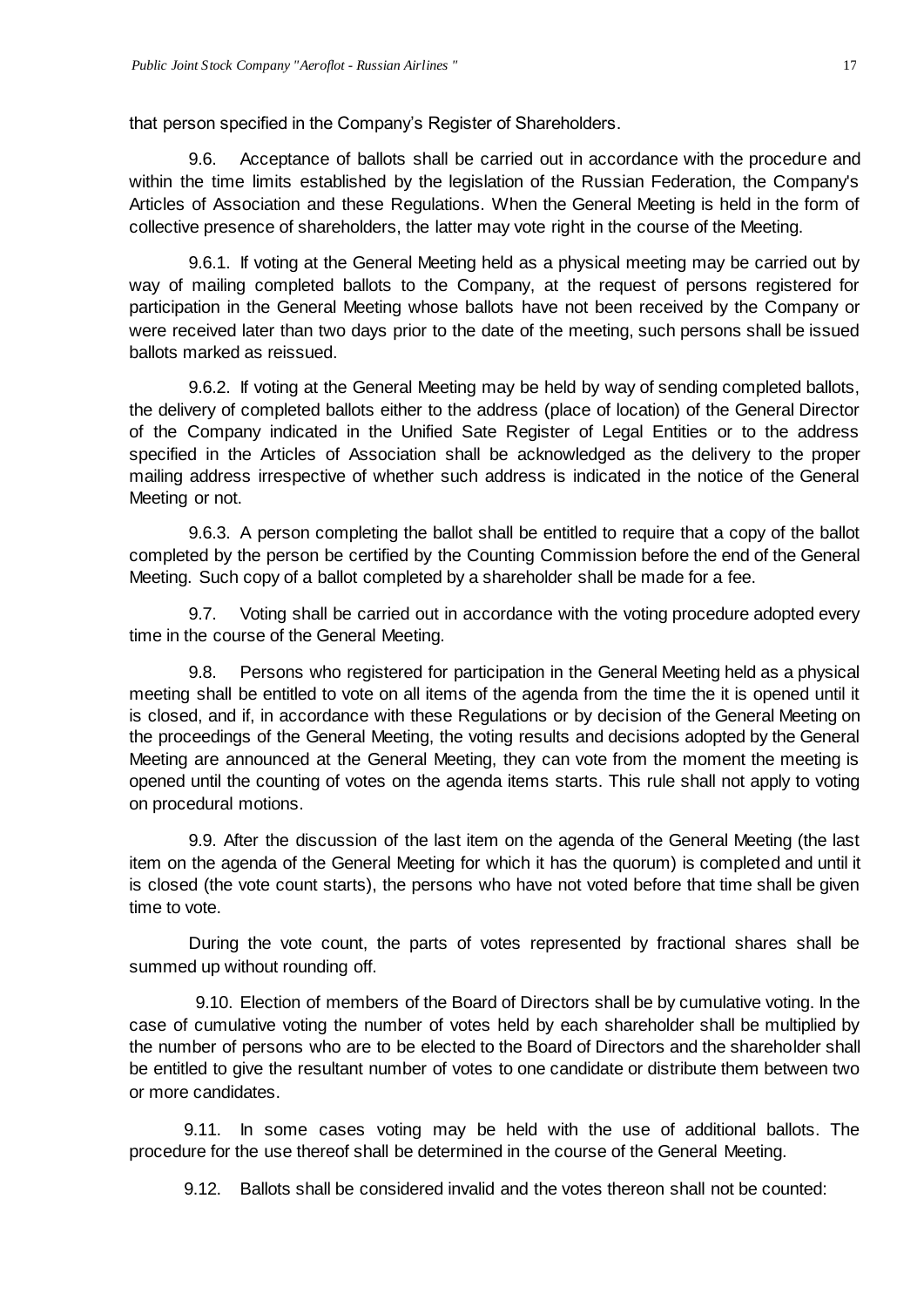- in case there are to the ballot's particulars;
- in case the ballot is not signed by the voter and/or not affixed with a special stamp or endorsement of the Counting Commission confirming the authenticity of the ballot (in cases when the Counting Commission decides to make such an endorsement by a stamp or a mark in ballots);
- ballots received by the Company that are signed by a representative voting by proxy, in case the Company or the Registrar acting in the capacity of the Counting Commission receives a notice of replacement (recall) of that representative not later than two days prior to the date of the General Meeting;
- if during the vote count two or more completed ballots of the same person are detected that contain contradicting vote on one and the same item, then in relation to that item all such ballots shall be deemed invalid. This rule shall not apply to ballots signed by a person who issued a proxy in relation to shares transferred after the record date for the General Meeting and/or by persons voting by such proxy, wherein the number of votes cast for each voting option is indicated in the space provided for this purpose and appropriate marks as provided in clause 9.4.2 of these Regulations are made.

If in the ballot for voting on the election of members of the Company's Audit Commission the option "for" is left uncrossed in relation to a larger number of candidates than the number of persons to be elected to the said body of the Company, the ballot shall be deemed invalid as far as it concerns the vote on this item.

This rule does not apply to ballots signed by a person voting on shares transferred after the record date for the General Meeting in accordance with instructions received from the acquirers of such shares and/or by a person voting on shares that are in circulation outside the Russian Federation in the form of depositary securities in accordance with the instructions received from the owners of depositary securities and containing relevant marks as provided in clause 9.4.2. of these Regulations.

9.13. A person entitled to participate in the General Meeting (including a new representative voting by proxy) shall be registered for participation in the General Meeting and shall be issued ballots in case a notice of replacement (recall) of the representative has been received by the Company or the Registrar carrying out the functions of the Counting Commission before registration of the representative whose powers are terminated.

9.14. If due to any reason the participant has not submitted his/her ballot during the voting, he or she shall be deemed not to have taken part in the voting and his/her votes shall be disregarded in the final vote count.

9.15. In the course of the meeting in the form of collective presence of shareholders ballots shall be collected in the meeting room by tellers into sealed ballot boxes.

9.16. As a rule, the vote counting shall be done with computer equipment.

9.17. After the protocol on voting returns is drawn up and the minutes of the General Meeting of Shareholders are signed, the ballots shall be sealed by the Registrar carrying out the functions of the Counting Commission and handed over to the Company archive for storage.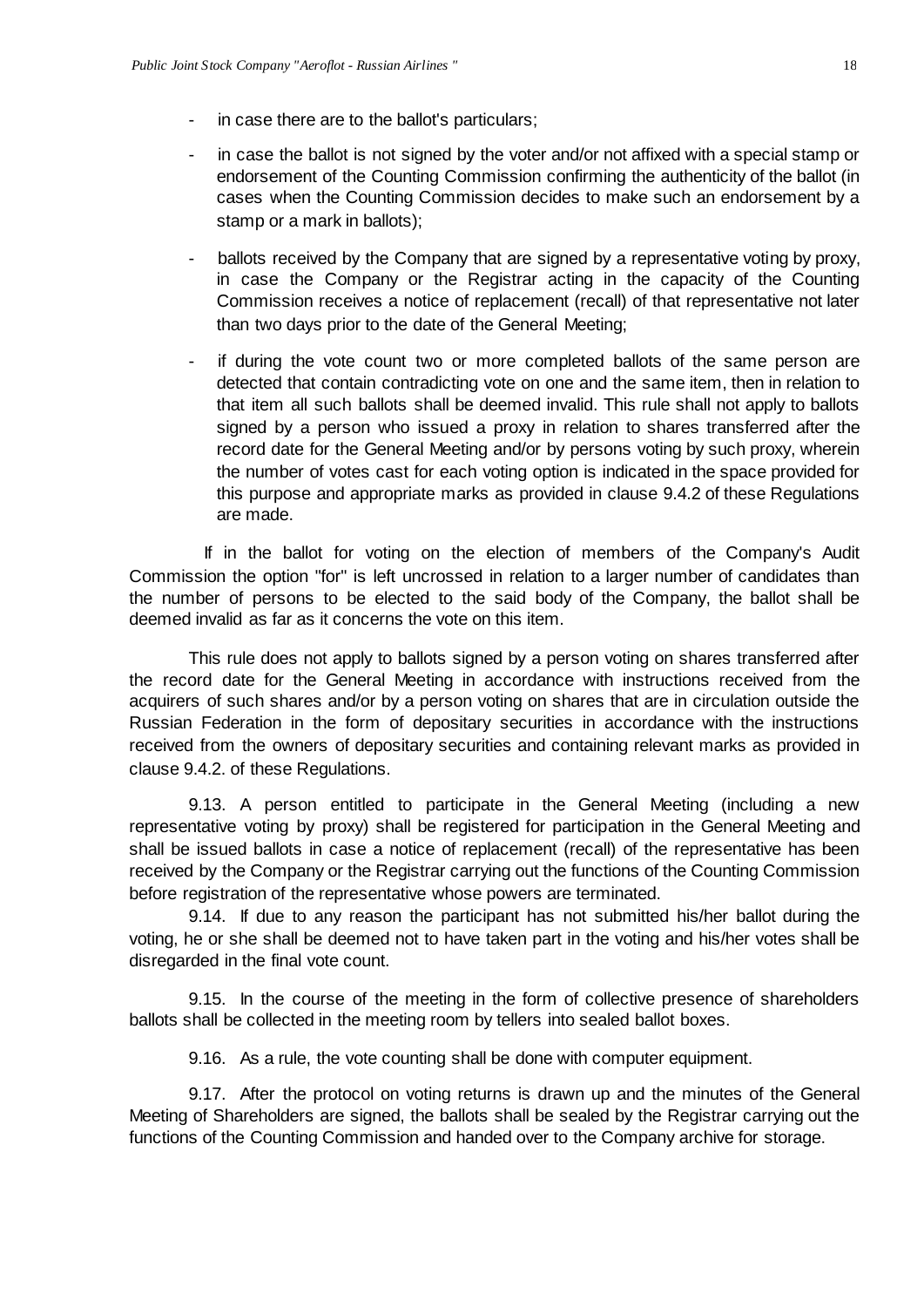#### **Article 10. Extraordinary General Meeting**

<span id="page-18-0"></span>10.1. An Extraordinary General Meeting shall be called by decision of the Board of Directors at its own initiative, at the request of the Company's Audit Commission, the Auditor of the Company and shareholder(s) holding at least 10 percent of the voting shares of the Company as at the date of the request.

10.2. An Extraordinary General Meeting held at the request of the Company 's Audit Commission, Auditor or shareholder(s) holding at least 10 percent of the voting shares of the Company shall be called by the Board of Directors of the Company.

10.3. An Extraordinary General Meeting called at the request of the Company's Audit Commission, Auditor or shareholder(s) holding at least 10 percent of the voting shares of the Company shall be held within 40 (forty) days from the date the request to call an Extraordinary Meeting of Shareholders is submitted.

If the proposed agenda of an Extraordinary General Meeting includes the election of members of the Board of Directors who are to be elected by cumulative voting, such Extraordinary General Meeting shall be held within 75 (seventy-five) days from the date the request to call an Extraordinary General Meeting is submitted. In this case, the Company's Board of Directors shall set a deadline for the submission of shareholder nominations for election to the Company's Board of Directors.

10.4. The request to call an Extraordinary General Meeting shall set out the matters to be placed on the agenda of the meeting and may contain the wording of resolutions on each proposed agenda item as well as a proposal with regard to the form of the General Meeting. In case the request to call an Extraordinary General Meeting contains a proposal on nominations for election, such a proposal shall be subject to the provisions of Article 53 of the Federal Law "On Joint Stock Companies" and clauses 17.5., 17.6. of the Company's Articles of Association.

A request to call an Extraordinary General Meeting shall be signed by the person(s) who made the request.

10.5. In case a request to call an Extraordinary General Meeting is initiated by a shareholder (shareholders), it shall contain the name(s) of the requesting shareholder(s) and the number and category (type) of the shares held thereby.

The request to call an Extraordinary General Meeting shall be deemed to be received from the shareholder(s) who (whose proxy) signed it.

The number of voting shares held by the shareholder(s) who requested to call an Extraordinary General Meeting shall be determined as at the date of the request.

If the request to hold an Extraordinary General Meeting of Shareholders was received by the Company from persons who are not registered in the Company's Register of Shareholders and who issued instructions to the person keeping records of their rights to shares, the said decision of the Board of Directors shall be sent to such persons within three days after the date it was made in accordance with the rules established by the securities legislation of the Russian Federation for providing information and materials to persons exercising the rights attached to securities.

10.5.1. The request to call an Extraordinary General Meeting may be submitted as follows: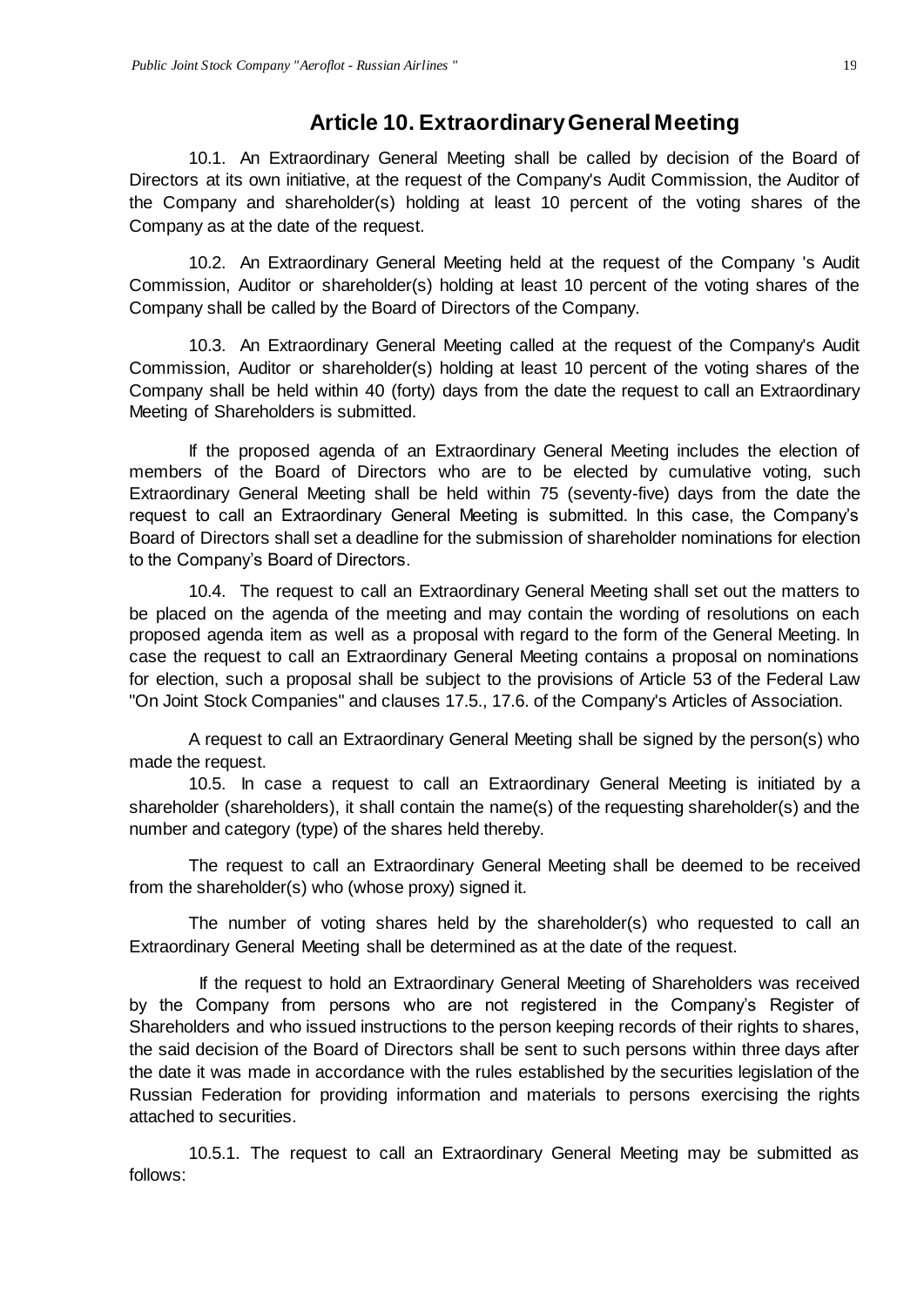- by mailing to the address (location) of the Company's permanent executive body as indicated in the Unified State Register of Legal Entities, to addresses indicated in the Articles of Association of the Company;
- delivered by hand against signature to the person performing the functions of the sole executive body of the Company, to the Chairman of the Company's Board of Directors or to another person authorized to accept written correspondence addressed to the Company.

10.5.2. If a request to call an Extraordinary General Meeting is delivered by an ordinary letter or by any other ordinary mail, the request shall be deemed to have been submitted on the date indicated on the date stamp confirming receipt of mail, and if sent by registered mail or other certified mail, on the date it is delivered to the addressee against signature.

10.5.3. If a request to call an Extraordinary General Meeting is delivered by hand against signature, the request shall be deemed to have been submitted on the delivery date.

10.6. Within 5 working days from the date a request to call an Extraordinary General Meeting of Shareholders by the Company's Audit Commission, Auditor or shareholder(s) holding at least 10 percent of the voting shares of the Company is submitted, the Company's Board of Directors shall make a decision to call an Extraordinary General Meeting or to refuse to do so.

10.7. The decision of the Board of Directors to call an Extraordinary General Meeting shall set out the following:

- the form in which the General Meeting is to be held (personal attendance or absentee voting);
- the date, venue and time of the General Meeting and, in the case where completed ballots may be sent to the Company, the mailing address to which the completed ballots can be sent or, in the case of absentee voting, the deadline for submitting ballots and the mailing address to which the completed ballots must be sent;
- the record date for the General Meeting;
- the agenda of the General Meeting;
- the procedure for familiarizing with the information (materials) that must be made available during preparation for the General Meeting and the address (addresses) where such information can be accessed ;
- the procedure for notifying shareholders of the General Meeting;
- the form and the text of the ballot;
- the delivery date of the ballot and other information (materials) to shareholders according to the provisions of the Company's Articles of Association and requirements of the applicable legislation of the Russian Federation;
- the deadline for submitting ballots to the Company.

The Board of Directors of the Company may not change the form of an Extraordinary General Meeting if the request of the Company's Audit Commission, Auditor or shareholder(s) to call an Extraordinary General Meeting specifies the form of the meeting.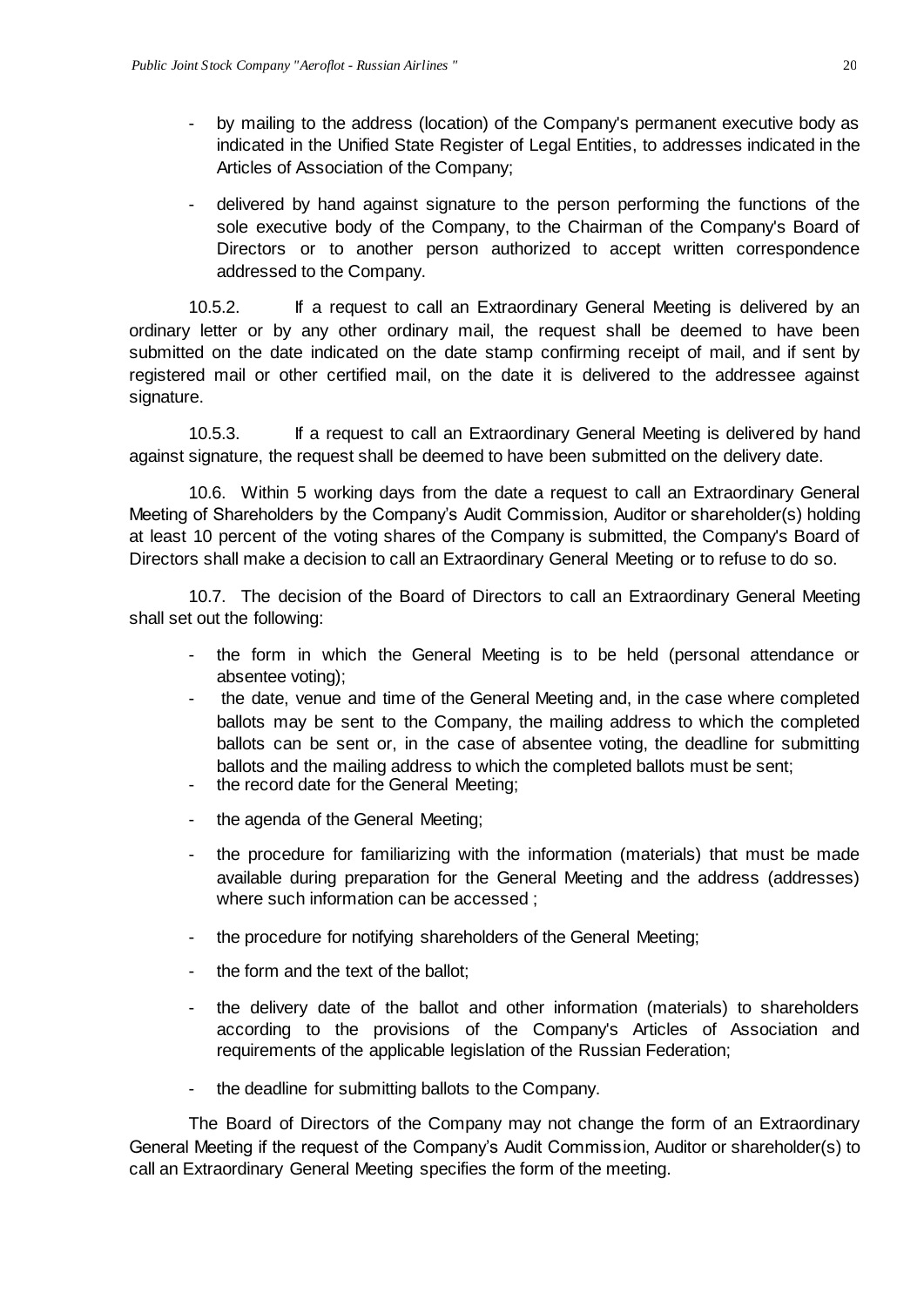The Board of Directors of the Company may not change the wording of agenda items and resolutions thereon proposed for a General Meeting called at the request of the Company's Audit Commission, Auditor and shareholder(s) holding at least 10 percent of the Company's voting shares.

10.8. A decision to refuse to call an Extraordinary General Meeting requested by the Company's Audit Commission, Auditor and shareholder(s) holding at least 10 percent of the Company's voting shares may be made if:

- the procedure for submitting a request to call an extraordinary general meeting of shareholders established by the applicable legislation is not complied with;
- the shareholder(s) requesting to call an Extraordinary General Meeting do (does) not hold the required number of voting shares as provided in paragraph 1 of this Article;
- none of the matter proposed for the agenda of an Extraordinary General Meeting falls within the competence of the Extraordinary General Meeting of Shareholders of the Company;
- the matter proposed for the agenda does not meet the requirements of the applicable legislation of the Russian Federation.

10.9. The decision of the Company's Board of Directors to call an Extraordinary General Meeting or a motivated refusal to do so shall be sent to the requesting persons within 3 (three) days from the date of such decision.

10.10. If the Board of Directors fails to make a decision to call an Extraordinary General Meeting or refuse to do so within the established time limits, the Company's body or the persons requesting it may apply to a court to force the Company to hold an extraordinary general meeting of shareholders.

<span id="page-20-0"></span>In that case all expenses for preparing and holding the General Meeting may be reimbursed by decision of the General Meeting at the expense of the Company.

# **Article 11. General Meeting Held as a Physical Meeting (collective attendance of shareholders)**

11.1. The participants shall be admitted into the room wherein the General Meeting is held by invitation cards issued at the time of advance registration. Seats shall be allocated in accordance with indicated seats.

11.2. The shareholders or their proxies coming to attend the meeting shall be required to register. The registration of persons entitled to participate in the General Meeting shall be carried out by the Registrar of the Company according to the procedure established by the Company's Board of Directors and these Regulations.

11.3. The General Meeting shall be presided over by the Chairman of the Board of Directors or a person thereto authorized by the Board of Directors. The Chairman of the General Meeting shall ensure that the agenda is adhered to and that the order of the day keeps to time and shall organize activity of the working bodies of the meeting.

If persons authorized to preside over an extraordinary general meeting in accordance with the Federal Law "On Joint Stock Companies" are not present at an Extraordinary General Meeting held by decision of persons entitled to request it, the Chairman of the General Meeting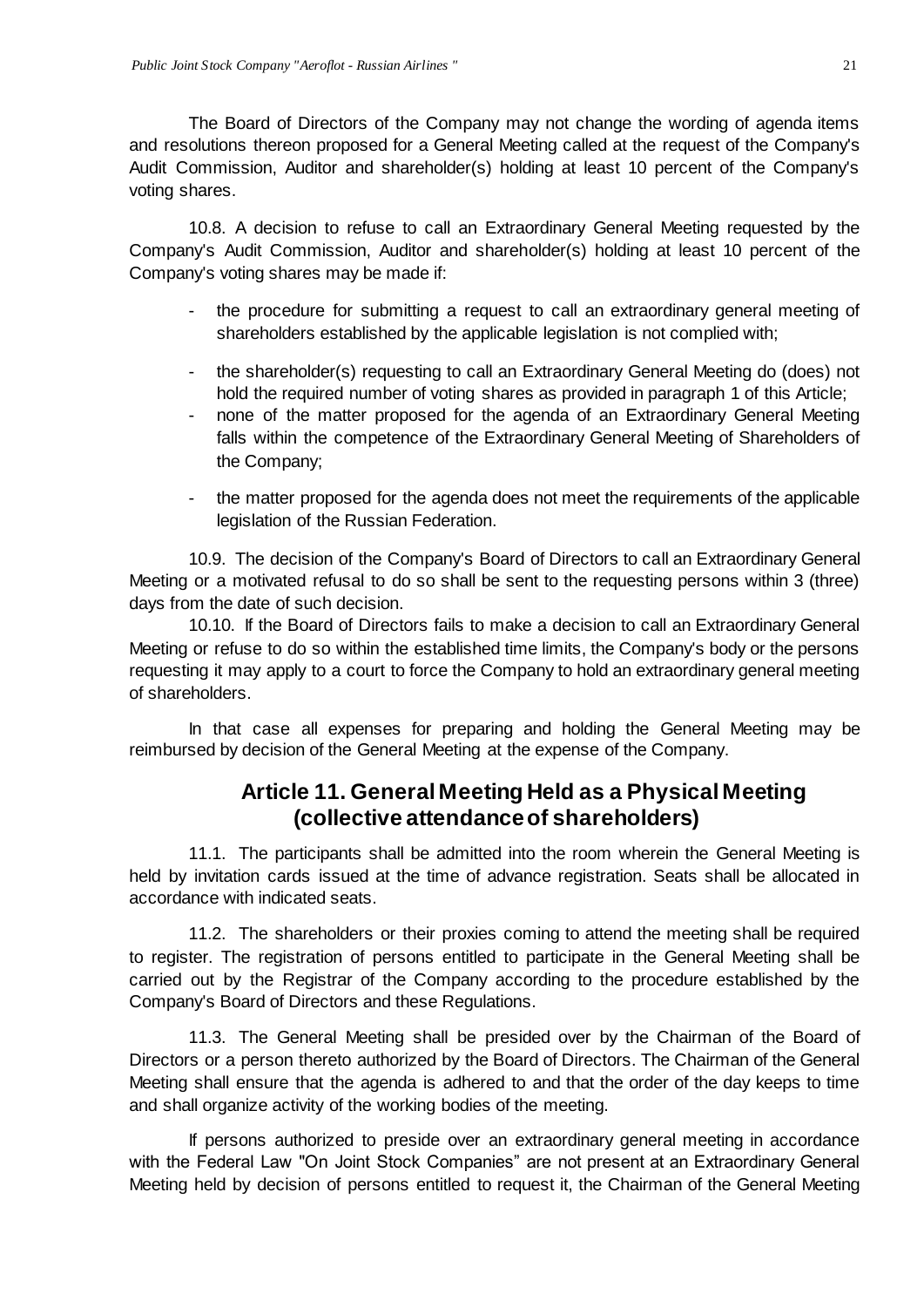shall be the person who made the decision to call the Extraordinary General Meeting (his/her proxy) or, if the decision to call the meeting was made by several persons, one of such persons appointed by them .

11.4. To manage the meeting a manager may be appointed. The manager shall directly promote the orderly dispatch of business at the meeting in accordance with the approved order of the day, determine the sequence of speakers, call the speakers and put motions to vote.

11.5. The working bodies of the General Meeting, their numerical and personal composition shall be approved in each case by the General Meeting upon proposal of the Board of Directors.

11.6. The order of the day of the General Meeting shall be proposed by the Board of Directors and approved by the General Meeting.

11.7. As a rule, the General Meeting shall be opened by the Chairman of the Board of Directors or by a person authorized thereto by the Company's Board of Directors.

11.8. The participants of the General Meeting shall follow the rules of order. The speakers shall be called in accordance with submitted written requests. The request shall contained the surname, first name, patronymic, number of votes, the item of the agenda the requester intends to speak on, and personal signature of the participant.

The procedure for submitting requests to speak shall be advised by the meeting manager at the beginning of the meeting.

11.9. The sequence of speakers taking part in the debates shall be determined by the secretariat of the meeting, based on the order in which the requests were received.

11.10. Minutes shall be taken of the meeting. Minutes shall be taken in short-hand and tape recorded.

11.11. A General Meeting of Shareholders held in the form of a physical meeting (joint presence of shareholders to discuss agenda items and pass resolutions on matters put to the vote) may be held using information and communication technologies that enable remote participation in the General Meeting of Shareholders, discussion of agenda items and adoption of resolutions on matters put to the vote without being present at the venue of the General Meeting of Shareholders.

# **Article 12. Resolutions of the General Meeting**

<span id="page-21-0"></span>12.1. The right to vote at the General Meeting belongs to shareholders who hold shares of the Company.

12.2. Resolutions of the General Meeting on a matter put to vote shall be adopted by a majority vote of the shareholders who hold voting shares of the Company and participate in the meeting, unless otherwise provided in the Federal Law "On Joint Stock Companies" or by the Articles of Association of the Company.

The counting of votes at the General Meeting on a matter put to vote, if the right to decide on that mater belongs to shareholders holding Company shares, shall be carried out in the aggregate on all voting shares, unless otherwise provided by the applicable legislation of the Russian Federation or by the Company's Articles of Association.

Only a separate (independent) resolution may be adopted on each matter put to the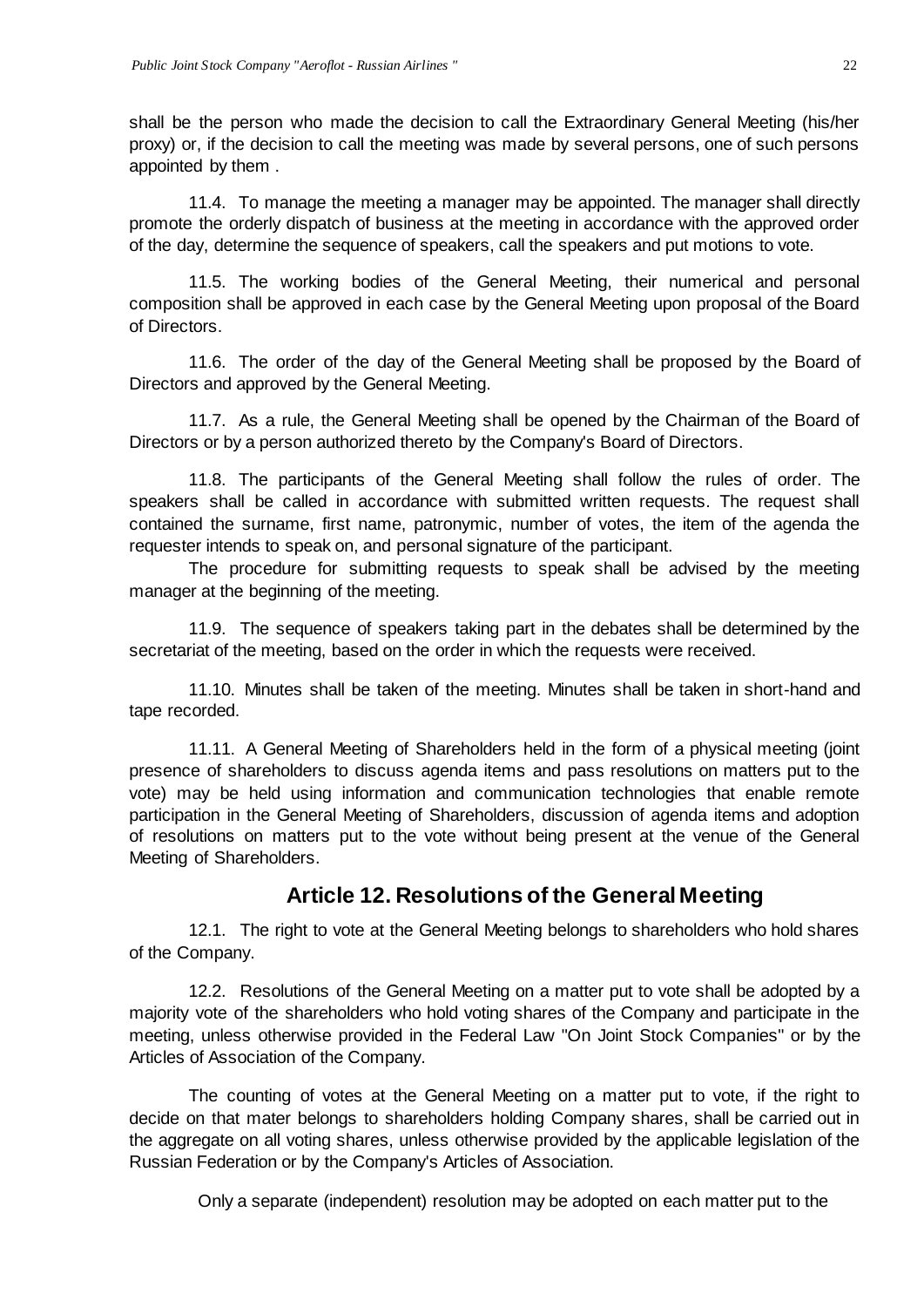vote.

A resolution on the matter referred to in subparagraph 2.2.21, paragraph 2.1, Article 2 hereof shall take effect if the total number of shares submitted for redemption does not exceed the number of shares that can be redeemed by the Company, subject to restrictions set by paragraph 5, Article 76 of the Federal Law "On Joint Stock Companies".

12.3. Resolutions on the matters specified in subparagraphs 2.1.2., 2.1.6., 2.1.12 to 2.1.18., 2.1.21, paragraph 2.1., Article 2 of these Regulations shall be adopted by the General Meeting only if proposed by the Board of Directors of the Company.

12.4. Resolutions on the matters specified in subparagraphs 2.1.1., 2.1.2., 2.1.3., 2.1.5., 2.1.15., 2.1.21, paragraph 2.1. Article 2 of these Regulations shall be adopted by the General Meeting by a three-forth majority vote of shareholders holding voting shares who participate in the meeting.

12.5. The General Meeting may not adopt resolutions on matters not included in the agenda of the meeting or change the agenda.

12.6. Resolutions adopted by the General Meeting, as well as the voting results shall be announced at the General Meeting during which the vote was held or shall be communicated to persons included in the list of persons entitled to participate in the General Meeting not later than 4 (four) business days after the closing date of the General Meeting or, if the meeting was held by absentee voting, after the deadline for submitting ballots, in the form of a report on voting returns and in the manner provided for giving notice of the General Meeting of Shareholders.

# **Article 13. Resolutions of the General Meeting Passed by Absentee Voting (by Poll)**

<span id="page-22-0"></span>13.1. Any resolution of the General Meeting may be passed without holding a physical meeting (collective presence of shareholders to discuss agenda items and to pass resolutions on matters put to vote) by absentee voting (by poll). The deadline for submitting ballots shall be deemed to be the date of the General Meeting.

13.2. The General Meeting may not be held by absentee voting if its agenda includes the following matters:

- election of members of the Board of Directors of the Company;
- election of members of the Audit Commission of the Company;
- approval of the Company's Auditor;
- approval of the Company's annual report and annual financial statements including profit and loss statement (accounts) as submitted by the Board of Directors;
- distribution of profits, including payment (declaration) of dividends, and losses of the **Company**

13.3. A resolution of the General Meeting passed by absentee voting (by poll) shall be deemed valid provided the shareholders holding together more than half of the voting shares of the Company participated in the voting.

13.4. Absentee voting shall be conducted with the use of ballots that meet the requirements set forth in Article 60 of the Federal Law "On Joint Stock Companies". The date of delivery of ballots to shareholders shall be set for a date which is at least 20 days prior to the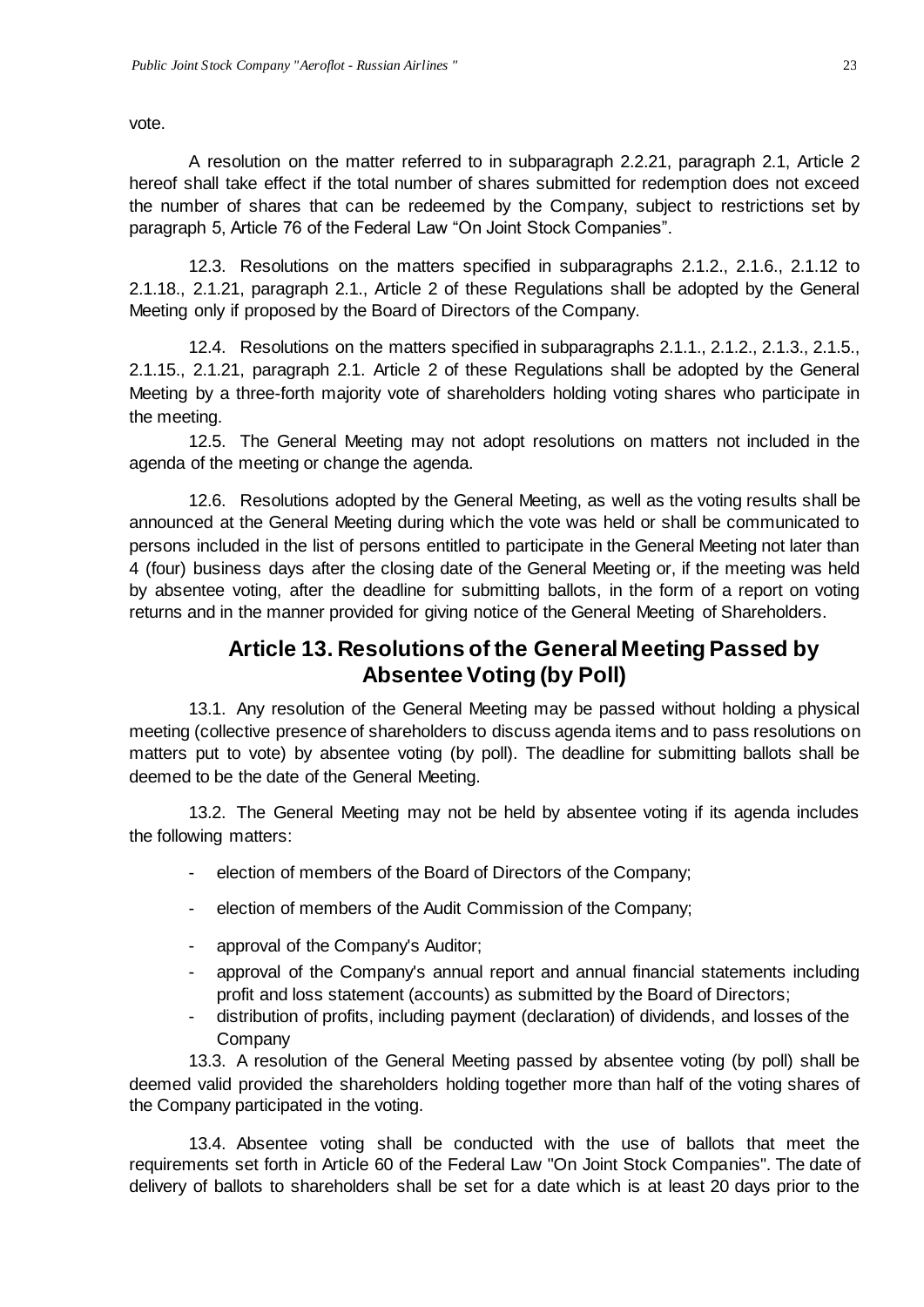<span id="page-23-0"></span>deadline for submitting completed ballots to the Company.

## **Article 14. Protocol on Voting Results**

14.1. The Counting Commission shall draw up a protocol on voting results to be signed by persons authorized by the Registrar carrying out the functions of the Counting Commission.

14.2. The protocol of the Counting Commission recording voting results at the General Meeting shall contain the following information:

- full corporate name and location of the Company;
- type of the General Meeting (annual or extraordinary);
- form of the General Meeting of shareholders (physical meeting or absentee voting);
- date of the General Meeting;
- venue of the General Meeting held as a physical meeting (address at which the meeting was held);
- agenda of the General Meeting;
- beginning and ending time of registration of persons entitled to participate in the General Meeting held as a physical meeting;
- opening and closing time of the General Meeting held as a physical meeting and, if the resolutions passed by the General Meeting and voting results were announced at the meeting, also the time the counting of votes started;
- the number of votes held by persons included in the list of persons entitled to participate in the General Meeting in relation to each item of the agenda of the meeting;
- the number of votes held by persons who participated in the General Meeting in relation to each item of the agenda of the meeting with indication whether there was a quorum regarding each item;
- the number of votes cast to each voting option ("for", "against", "abstain") in relation to each item of the agenda of the General Meeting for which it had the quorum;
- the number of votes on each item of the agenda of the General Meeting put to vote that were not taken into account due to the fact that the respective ballots (including the votes on respective items) were declared invalid;
- full corporate name of the Registrar carrying out the functions of the Counting Commission, its location and names of persons authorized thereby;
- the date of the protocol of the Counting Commission on the voting results at the General Meeting.

14.3. The protocol of voting returns shall be drawn up not later than 3 (three) business days after the date the General Meeting was closed or after the deadline for submitting ballots in case the General Meeting was held by absentee voting.

14.4. The protocol on voting results shall be attached to the minutes of the General Meeting.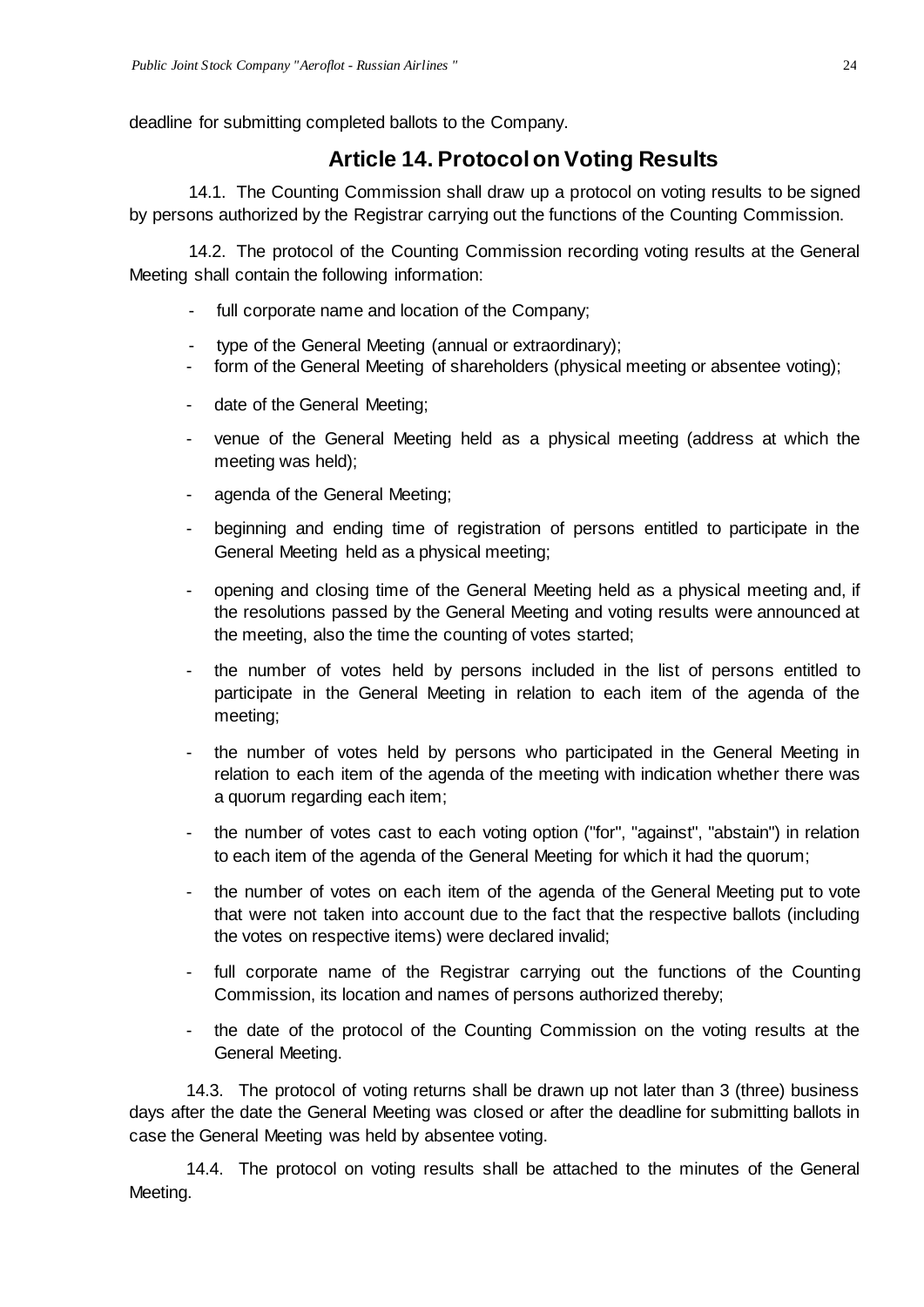14.5. Resolutions passed by the General Meeting as well as voting results are to be announced at the General Meeting during which the vote was held or shall be communicated to persons included in the list of persons entitled to participate in the General Meeting not later than 4 (four) business days after the closing date of the General Meeting or, if the meeting was held by absentee voting, after the deadline for submitting ballots, by drawing up a protocol on voting result in the form of a report on voting returns and in the manner provided for giving notice of the General Meeting of Shareholders.

14.6. The report on voting results at the General Meeting shall indicate the following:

- full corporate name and location of the Company;
- type of the General Meeting (annual or extraordinary);
- form of the General Meeting (physical meeting or absentee voting);
- date of the General Meeting ;
- venue of the General Meeting held as a physical meeting (address at which the meeting was held);
- agenda of the General Meeting;
- the number of votes held by persons included in the list of persons entitled to participate in the General Meeting in relation to each item of the agenda of the meeting;
- the number of votes held by persons who participated in the General Meeting in relation to each item of the agenda of the meeting with indication whether there was a quorum regarding each item;
- the number of votes cast to each voting option ("for", "against", "abstain") in relation to each item on the agenda of the General Meeting for which it had the quorum;
- the wording of resolutions passed by the General Meeting for each item on the agenda of the General Meeting;
- full corporate name and location of the Registrar carrying out the functions of the Counting Commission and names of persons authorized thereby;
- the names of the Chairman and the Secretary of the General Meeting.

The report on voting results at the General Meeting shall be signed by the Chairman and by the Secretary of the General Meeting.

14.7. In case the agenda of the General Meeting includes the approval of an interested party transaction, the minutes of the General Meeting, the protocol of the Counting Commission on voting results at the General Meeting and the report on voting results at the General Meeting shall contain the following:

- the number of votes held, in the aggregate, by the persons included in the list of persons entitled to participate in the General Meeting who do not have an interest in the transaction to be concluded by the Company in relation to this agenda item;
- the number of votes held by persons who do not have an interest in the transaction to be concluded by the Company and participated in the General Meeting in relation to this agenda item;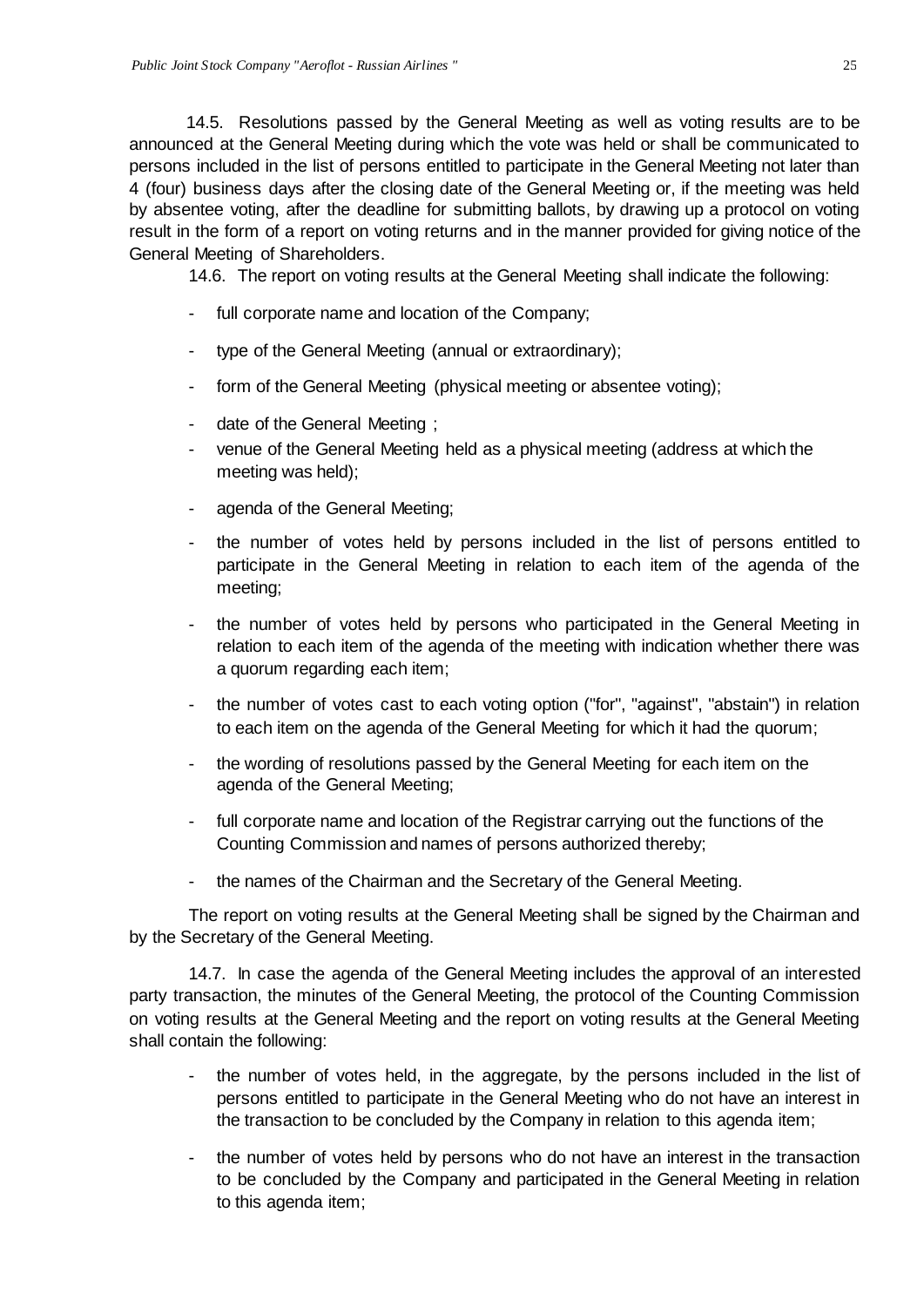<span id="page-25-0"></span>the number of votes cast in relation to this agenda item for each voting option ("for", "against" and "abstain").

#### **Article 15. Minutes of the General Meeting**

15.1. The minutes of the General Meeting shall be drawn up not later than 3 (three) business days after the meeting was closed in two copies. Both copies shall be signed by the person who presided at the General Meeting and by the Secretary of the General Meeting.

15.2. The minutes of the General Meeting shall contain:

- full corporate name and location of the Company;
- type of the General Meeting (annual or extraordinary);
- form of the General Meeting (a physical meeting or absentee voting);
- date of the General Meeting ;
- venue of the General Meeting held as a physical meeting (address at which the meeting was held);
- agenda of the General Meeting;
- beginning and ending time of registration of persons entitled to participate in the General Meeting held as a physical meeting;
- opening and closing time of the General Meeting held as a physical meeting and, in case the resolutions passed by the General Meeting and voting results were announced at the meeting, also the time the counting of votes started;
- mailing address (addresses) to which completed ballots were sent in the case of a General Meeting held by absentee voting and, in the case of a General Meeting held as a physical meeting, also if voting on the items including in the agenda of the General Meeting could be carried out by way of mailing completed ballots to the Company;
- the number of votes held by persons included in the list of persons entitled to participate in the General Meeting in relation to each item of its agenda;
- the number of votes held by persons who participated in the General Meeting in relation to each item of the agenda with indication whether there was a quorum regarding each item;
- the number of votes cast to each voting option ("for", "against", "abstain") in relation to each item of the agenda of the General Meeting for which it had the quorum;
- the wordings of the resolutions passed by the General Meeting for each item on the agenda of the General Meeting;
- key points made by speakers and names of persons who spoke on each item on the agenda of the General Meeting held as a physical meeting;
- the Chairman and the Secretary of the General Meeting;
- the date the minutes of the General Meeting were drawn up.